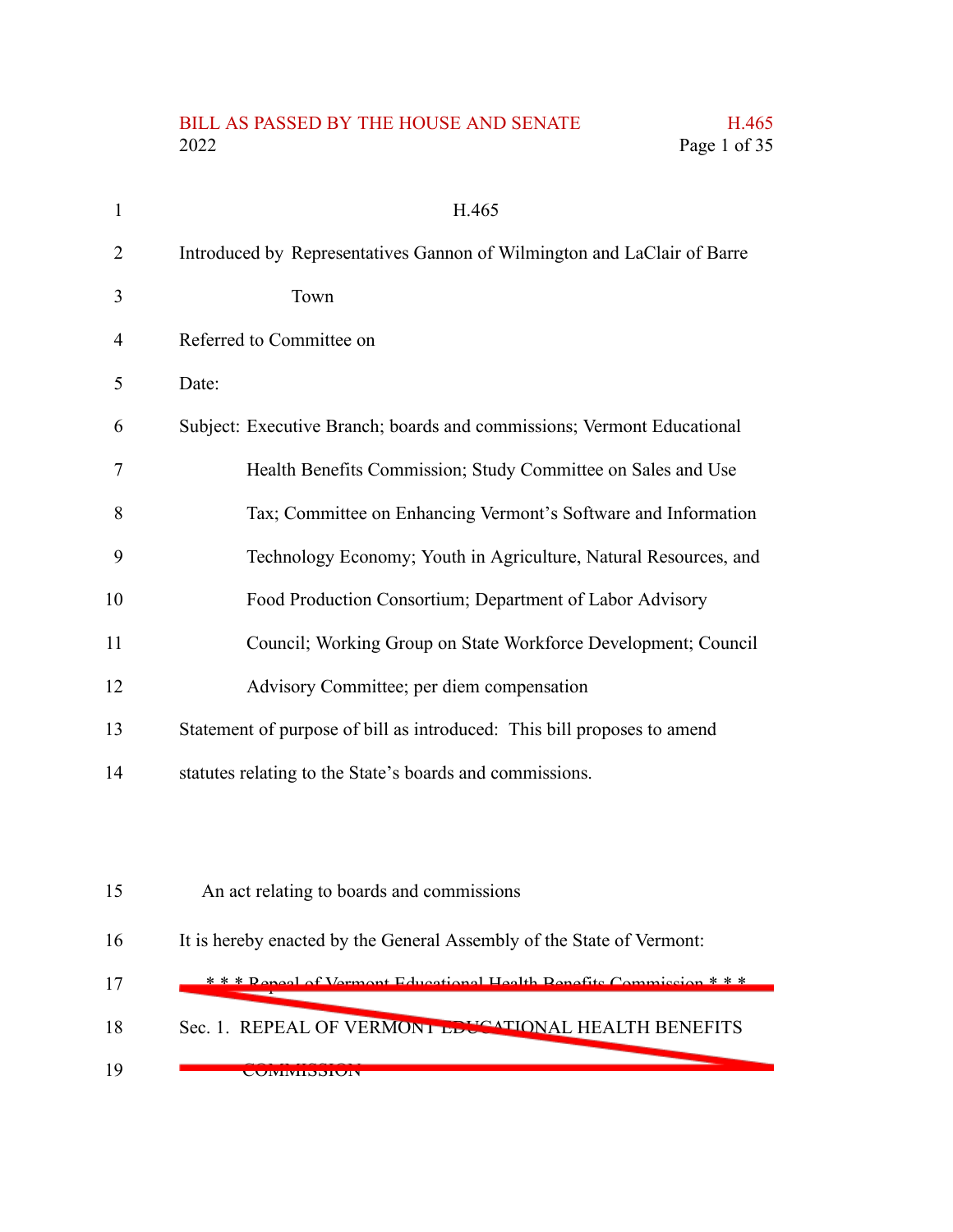| 1  | 2017 Acts and Resolves No. 85, See, H. 7 (Vermont Educational Health)     |
|----|---------------------------------------------------------------------------|
| 2  | Benefits Commission) is repealed.                                         |
| 3  | *** Repeal of Study Committee on Sales and Use Tax ***                    |
| 4  | Sec. 2. REPEAL OF STUDY COMMITTEE ON SALES AND USE TAX                    |
| 5  | 2012 Acts and Resolves No. 143, Sec. 53 (study committee on sales and use |
| 6  | tax) is repealed.                                                         |
| 7  | * * * Repeal of Committee on Enhancing Vermont's Software and             |
| 8  | Information Technology Economy ***                                        |
| 9  | Sec. 3. REPEAL OF ENHANCING VERMONT'S SOFTWARE AND                        |
| 10 | INFORMATION TECHNOLOGY ECONOMY                                            |
| 11 | 2012 Acts and Resolves No. 143, Sec. 53a (enhancing Vermont's software    |
| 12 | and information technology economy) is repealed.                          |
| 13 | * * * Repeal of Youth in Agriculture, Matural Resources, and              |
| 14 | Food Production Consortium ***                                            |
| 15 | Sec. 4. 21 V.S.A. chapter 14 is amended to read:                          |
| 16 | CHAPTER 14. YOUTH IN AGRICULTURE, NATURAL RESOURCES,                      |
| 17 | <b>AND FOOD PRODUCTION</b>                                                |
| 18 | § 1151. LEGISLATIVE FINDINGS AND PURPOSE                                  |
| 19 | (a) The General Assembly finds that:                                      |
| 20 | (1) Agriculture, natural resources, and food production play a central    |
| 21 | FOIC In the economy and culture of vermont.                               |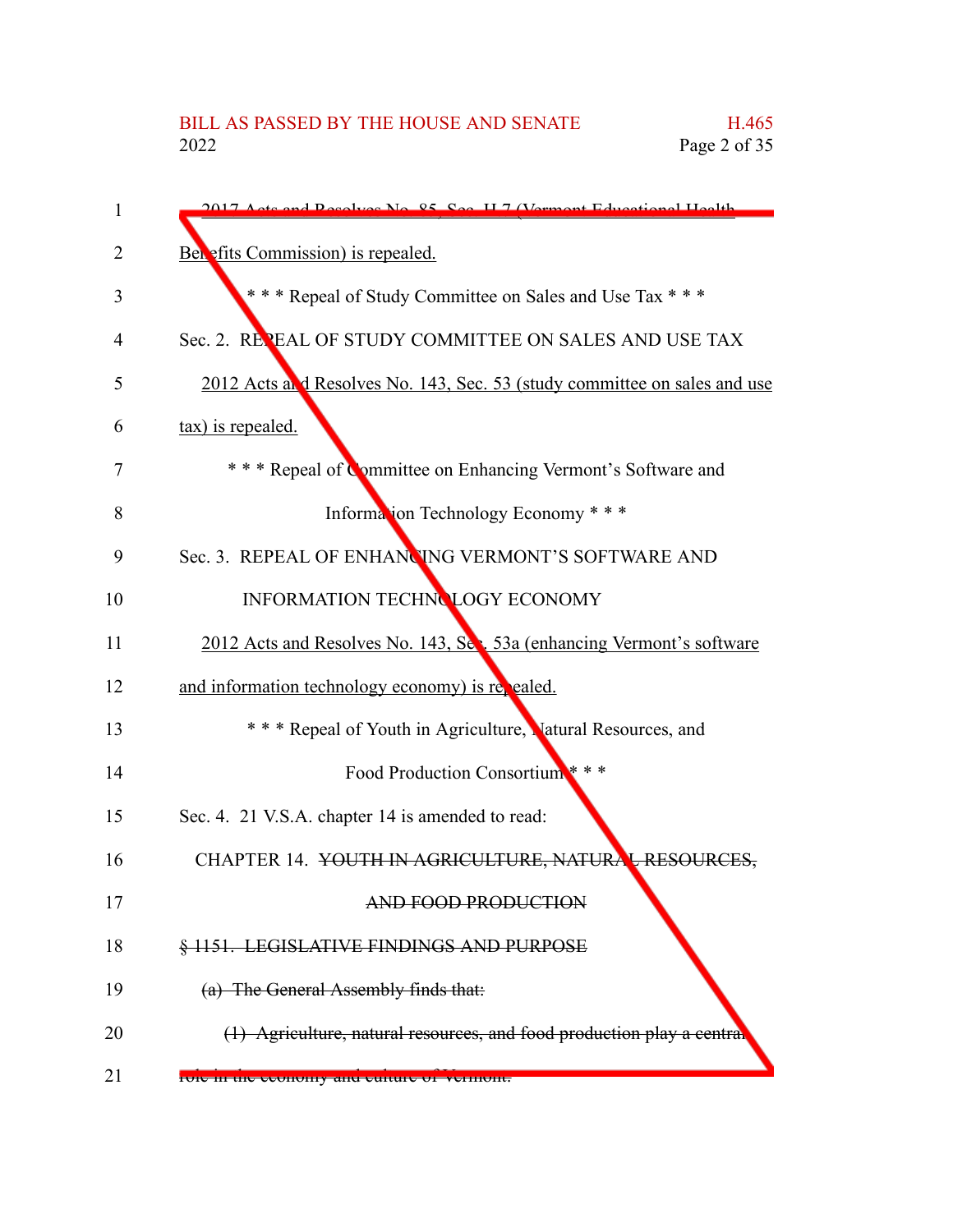| 1  | (2) Forme and form bocad inductries are experiencing on ever increasing          |
|----|----------------------------------------------------------------------------------|
| 2  | neel for workers who are willing to work the hours involved in farming and       |
| 3  | who have the multiple skills necessary to handle successfully the multiple and   |
| 4  | varied responsibilities of farming.                                              |
| 5  | (3) Farms have always provided the environment for youth to acquire              |
| 6  | workplace skills such as responsibility, creativity, and initiative and          |
| 7  | occupational skills rangule from plant and animal science to economics and to    |
| 8  | grow therefore into sought-axters workers by a wide variety of employers.        |
| 9  | (4) Programs such as the <b>Parm Youth Corps have provided the</b>               |
| 10 | infrastructure that is necessary to connect youth to careers in agriculture,     |
| 11 | natural resources, and food production.                                          |
| 12 | (5) Programs that have provided youth with the opportunity to work on            |
| 13 | farms have declined due to reductions in federal fonding.                        |
| 14 | (b) Therefore, it is the purpose of this chapter to electer and support          |
| 15 | programs for youth that will engage them in agriculture, netural resources, and  |
| 16 | food production in order to:                                                     |
| 17 | (1) Provide them an opportunity to engage in work that provides them             |
| 18 | with hands-on learning and allows them to develop a strong work ethic and        |
| 19 | vital workplace and occupational skills that will be valuable in any career they |
| 20 | <b>HILETTE PULSUS</b>                                                            |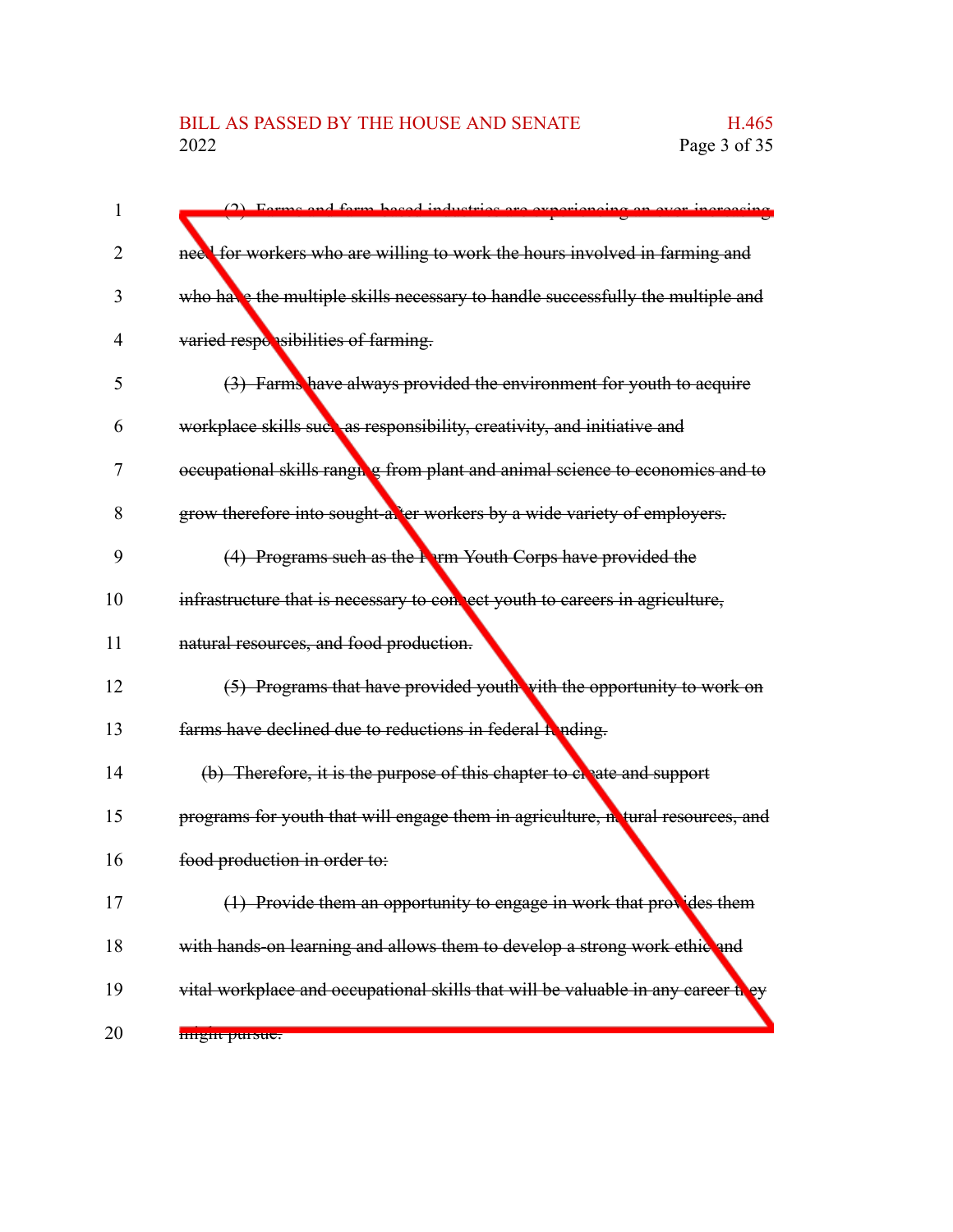| I  |                                                                                |
|----|--------------------------------------------------------------------------------|
| 2  | nattral resources, and food production.                                        |
| 3  | <b>(3)</b> Provide farmers with young short-term workers and the opportunity   |
| 4  | to mentor heture, long-term employees.                                         |
| 5  | (4) Ensule that youth are aware of the benefits of agriculture, natural        |
| 6  | resources, and food production to themselves and to Vermont.                   |
| 7  | § 1152. YOUTH IN A FRICULTURE, NATURAL RESOURCES, AND                          |
| 8  | FOOD PRODUCTION CONSORTIUM; CREATION                                           |
| 9  | (a) There is created a Youth in Agriculture, Natural Resources, and Food       |
| 10 | Production Consortium of program providers in order that programs to build     |
| 11 | pathways to careers in agriculture, natural resources, and food production may |
| 12 | be connected, developed, and supported in coordinated manner. The              |
| 13 | Consortium shall comprise employees of the Department of Labor assigned by     |
| 14 | the Commissioner of Labor; employees of the Agency of Education assigned       |
| 15 | by the Secretary of Education; employees of the Agency of Agriculture, Food    |
| 16 | and Markets appointed by the Secretary of Agriculture, Focd and Markets;       |
| 17 | employees of the Agency of Natural Resources appointed by the Secretary of     |
| 18 | Natural Resources; representatives of the Extension Service of the University  |
| 19 | of Vermont selected by the Service; and representatives from agriculture food, |
| 20 | and natural resources businesses appointed by the Secretary of Agriculture,    |
| 21 | <del>i oou anu iviaikeis.</del>                                                |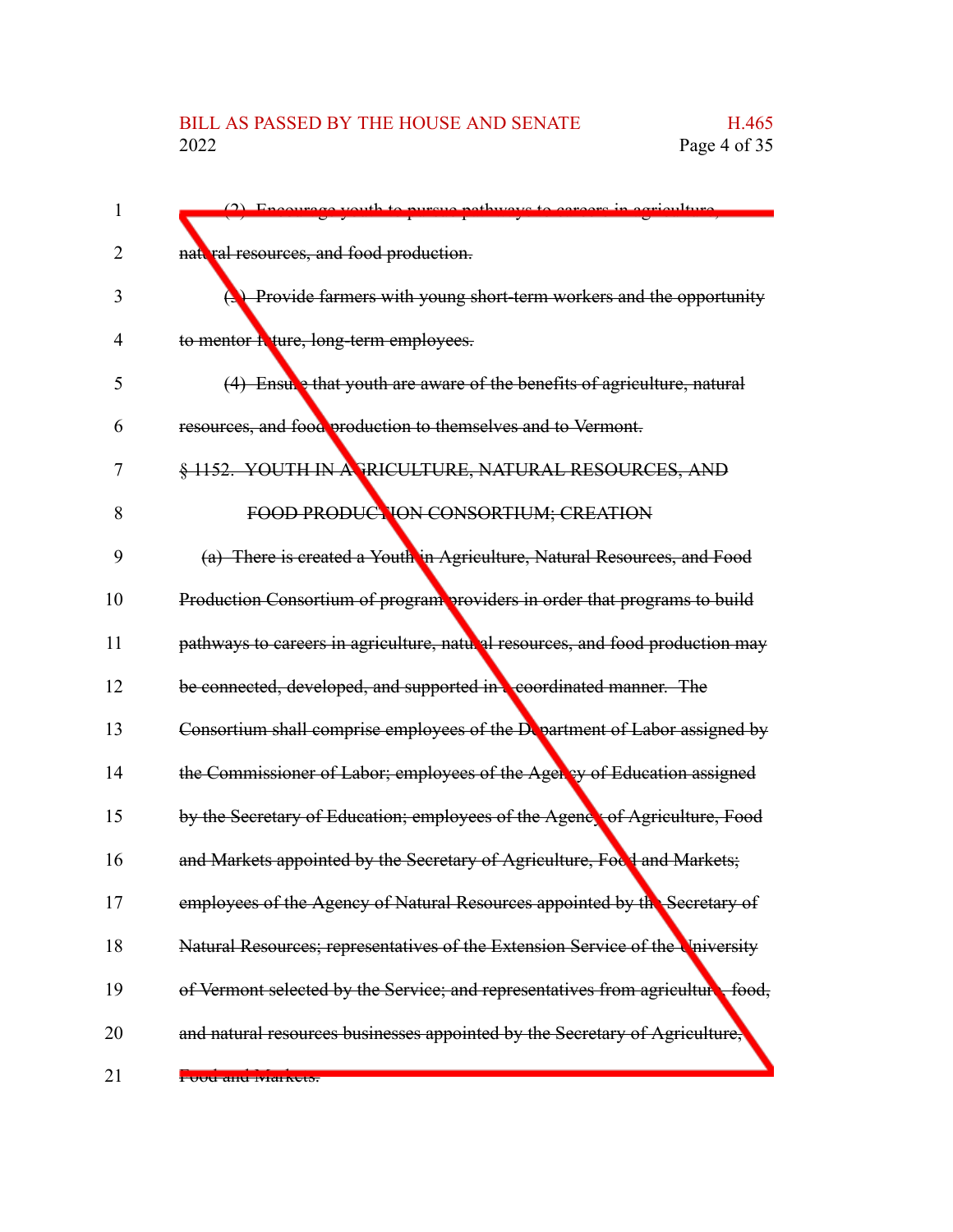| 1  | (b) The consertium shall be etteched to the Department of Labor for             |
|----|---------------------------------------------------------------------------------|
| 2  | adn inistrative support. It shall elect its own chair and meet as required to   |
| 3  | fulfill it obligations under this chapter.                                      |
| 4  | § 1153. YC UTH IN AGRICULTURE, NATURAL RESOURCES, AND                           |
| 5  | FOOD PRODUCTION CONSORTIUM; POWERS AND DUTIES                                   |
| 6  | (a) The Consorth in shall be charged with the oversight of the development      |
| 7  | and coordination of programs in agriculture, natural resources, and food        |
| 8  | production, and education to connect youths' experiences in agriculture,        |
| 9  | natural resources, and food production to their in-school learning and develop  |
| 10 | pathways for pursuing further education related to agriculture or natural       |
| 11 | resources. It shall seek to coordinate and connect programs around common       |
| 12 | standards, coordinate resources, provide a cleeringhouse for information and    |
| 13 | technical assistance, establish a strong business and education partnership,    |
| 14 | identify missing components of the system, and oversee funds made available     |
| 15 | for the express purpose of implementing these pathways. It shall endeavor to    |
| 16 | sustain and expand programming in agriculture, natural resoures, and food       |
| 17 | production on a statewide basis in order to affect middle and secon lary school |
| 18 | students in Vermont. The Consortium shall seek to ensure the effectiveness of   |
| 19 | all the programs in reaching large numbers of students, and in so far as        |
| 20 | possible, seek to provide programs in an regions of the state unough a          |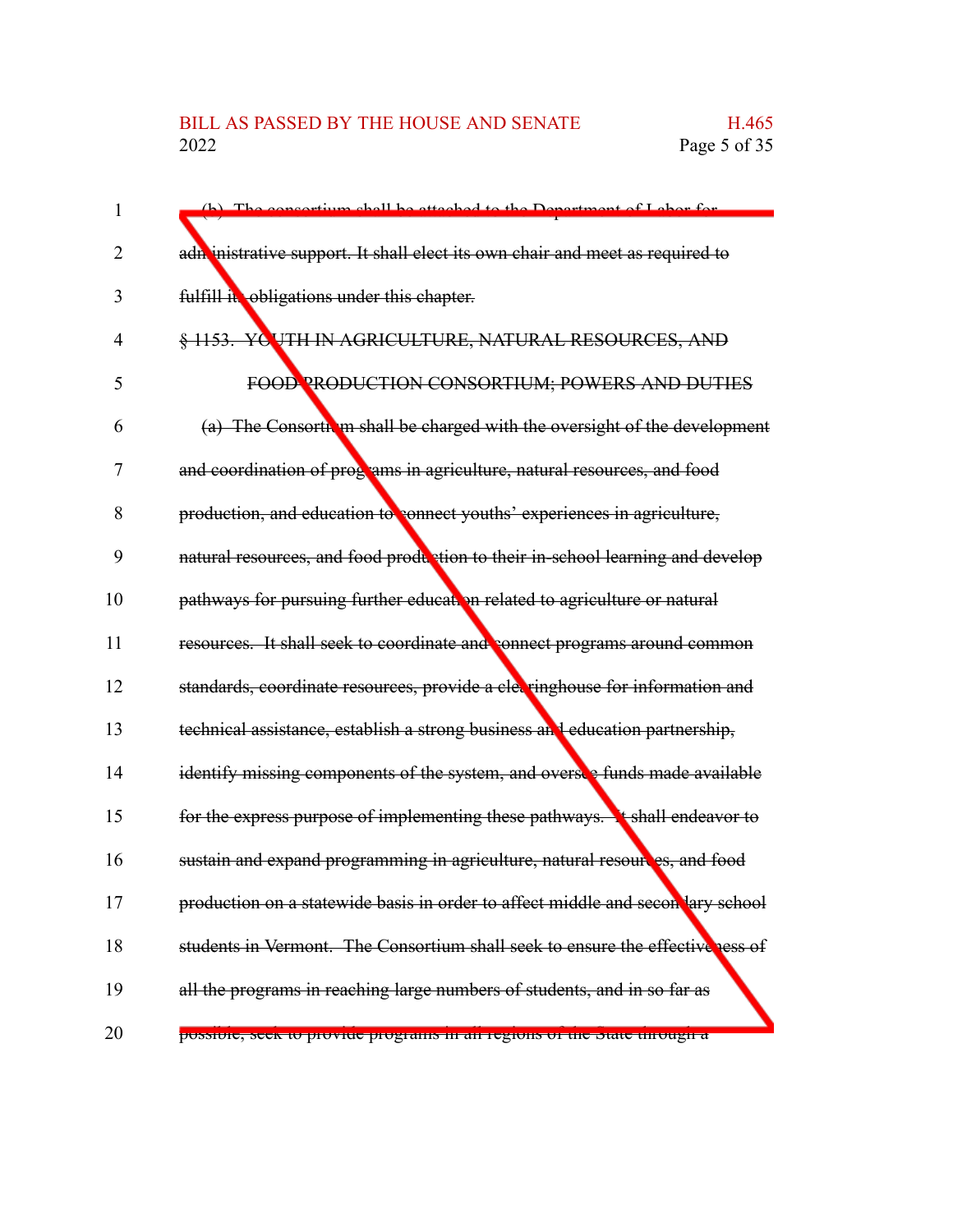## BILL AS PASSED BY THE HOUSE AND SENATE H.465<br>2022 Page 6 of 35

| $\mathbf{1}$   | avetam with uniform availability gligibility and funding                      |
|----------------|-------------------------------------------------------------------------------|
| 2              | requirements to make such opportunities available to all students.            |
| 3              | (b) A nong the programs to be reviewed and coordinated by the                 |
| $\overline{4}$ | Consortium at projects that involve agriculture and the environment;          |
| 5              | programs within the elementary and middle school system that provide hands-   |
| 6              | on learning, such as "Ag in the Classroom" sponsored by the Agency of         |
| 7              | Agriculture, Food and Markers, and "Forest, Fields, and Futures" sponsored by |
| 8              | UVM Extension; and secondary sellool programs in agriculture and natural      |
| 9              | resources-related areas in education; "Smokeyhouse" and other career          |
| 10             | technical education, agriculture, and natural resources programs offered by   |
| 11             | high schools and regional CTE centers. In addition, it shall review and       |
| 12             | coordinate programs such as the Youth Conservation Corps and the Farm         |
| 13             | Youth Corps of the Department of Labor, which has offered summer              |
| 14             | employment for students on farms, and other summer employment programs        |
| 15             | and alternative programs for in-school youth operated outside the public      |
| 16             | school funding system.                                                        |
|                |                                                                               |

17

(c) [Repealed.] [Repealed.]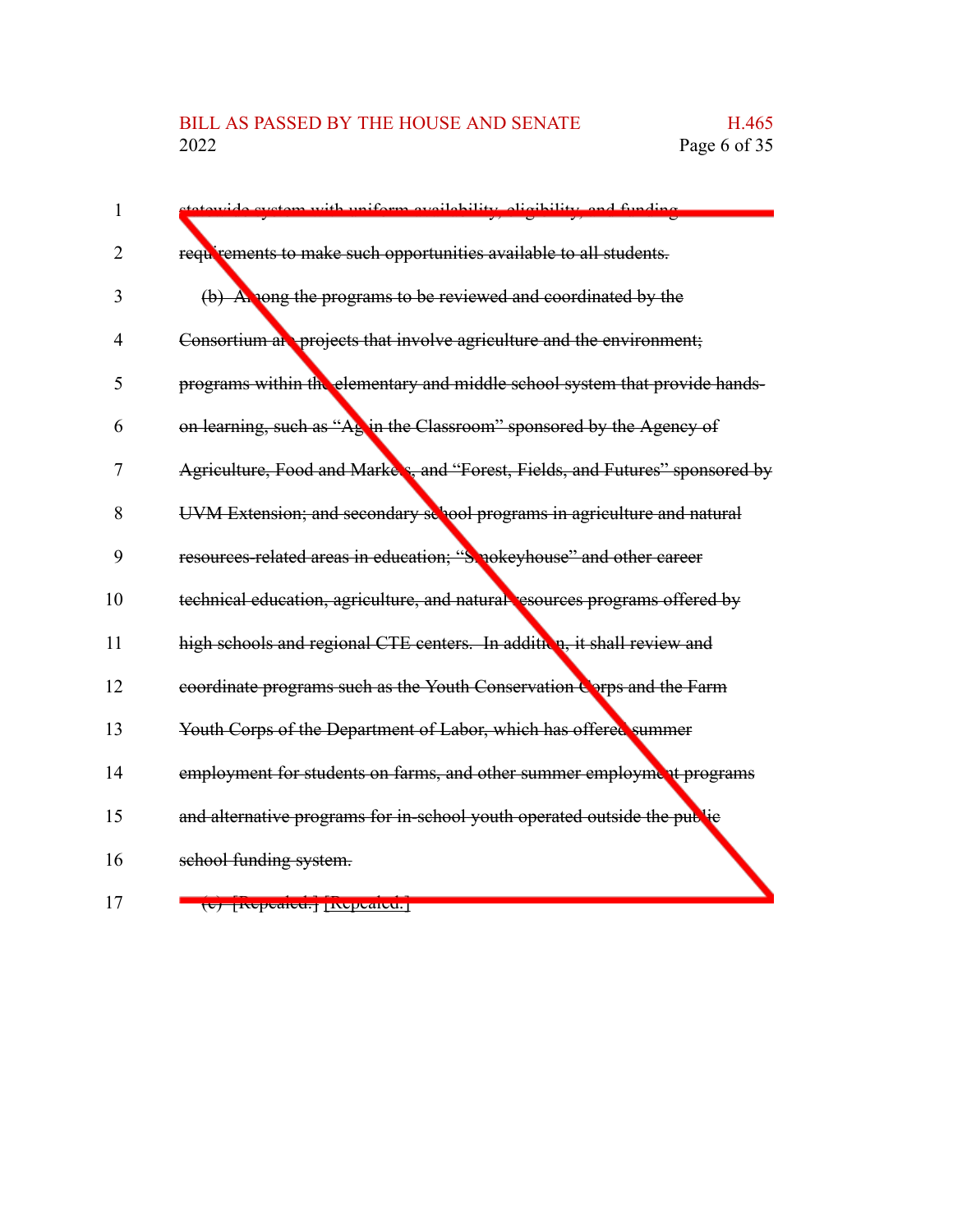| 1  | *** Deneel of the Department of Labor Advisory Council ***                      |
|----|---------------------------------------------------------------------------------|
| 2  | Sec 5. 21 V.S.A. § 1306 is amended to read:                                     |
| 3  | § 1306. ADVISORY COUNCIL; MEMBERS; TERMS                                        |
| 4  | (a) The Governor shall appoint a State Department of Labor Advisory             |
| 5  | Council composed of eight members from the general public to include four       |
| 6  | employer represent tives and four employee representatives who may fairly be    |
| 7  | regarded as employees ecause of their vocations, employment, and                |
| 8  | affiliations. Appointment of the four employee representatives, at least one of |
| 9  | whom shall have experience in vorkers' compensation law and one of whom         |
| 10 | shall be a member of a building trace, shall be made from a list of qualified   |
| 11 | individuals submitted by the Vermont S ate Labor Council, the Vermont State     |
| 12 | Employees' Association, and the Vermont National Education Association.         |
| 13 | Appointment of the four employer representatives shall be made from a list of   |
| 14 | qualified individuals submitted by the Vermont Chamber of Commerce,             |
| 15 | Associated General Contractors of Vermont, and Vermont Businesses for           |
| 16 | Social Responsibility. The Council members shall be apporated for staggered     |
| 17 | terms of four years. The Council shall meet at least three times a year.        |
| 18 | (b) The Council shall advise the Commissioner regarding formulating             |
| 19 | policies by discussing the problems related to the functions and duties of the  |
| 20 | Department in order to develop impartial solutions and approaches to these      |
| 21 | <b>Bouto</b> .                                                                  |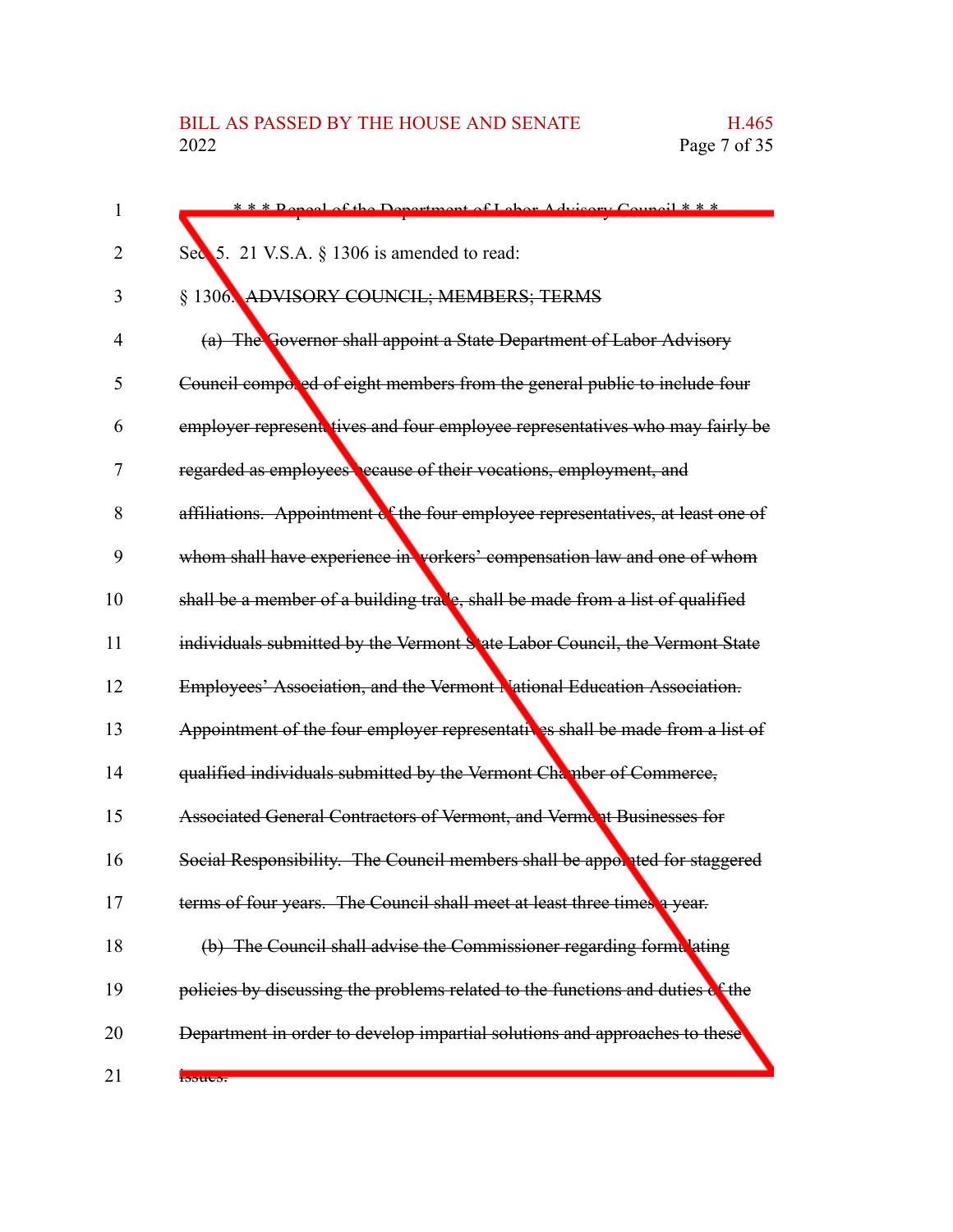# BILL AS PASSED BY THE HOUSE AND SENATE H.465<br>2022 Page 8 of 35

| 1  | (c) The Commissioner may establish subcommittees composed solely of            |
|----|--------------------------------------------------------------------------------|
| 2  | labor or management representatives and use a portion of the Council's         |
| 3  | meeting time to meet with these subcommittees.                                 |
| 4  | (d) Each member of the Council who is not a salaried official or State         |
| 5  | employee or is not otherwise compensated through employment for attending      |
| 6  | Council meetings is entitled to per diem compensation and reimbursement for    |
| 7  | expenses as provided in 32 V.S.A. § 1010. [Repealed.]                          |
| 8  | * * * Repeal of Working Group on State Workforce Development * * *             |
| 9  | Sec. 6. REPEAL OF WORKING GROUP ON STATE WORKFORCE                             |
| 10 | <b>DEVELOPMENT</b>                                                             |
| 11 | 2017 Acts and Resolves No. 69, Sec. E.1 (State workforce development           |
| 12 | system; report) is repealed.                                                   |
| 13 | *** Repeal of Council Advisory Committee ***                                   |
| 14 | Sec. 7. 20 V.S.A. § 2410 is amended to read:                                   |
| 15 | § 2410. COUNCIL ADVISORY COMMITTEE                                             |
| 16 | (a) Creation. There is created the Council Advisory Committee to provide       |
| 17 | advice to the Council regarding its duties under this subchapter.              |
| 18 | $(1)$ The Committee shall specifically advise and assist the Conneil in        |
| 19 | developing procedures to ensure that allegations of unprofessional conduct by  |
| 20 | law enforcement officers are investigated fully and fairly, and to ensure that |
| 21 | appropriate action is taken in regard to those anegations.                     |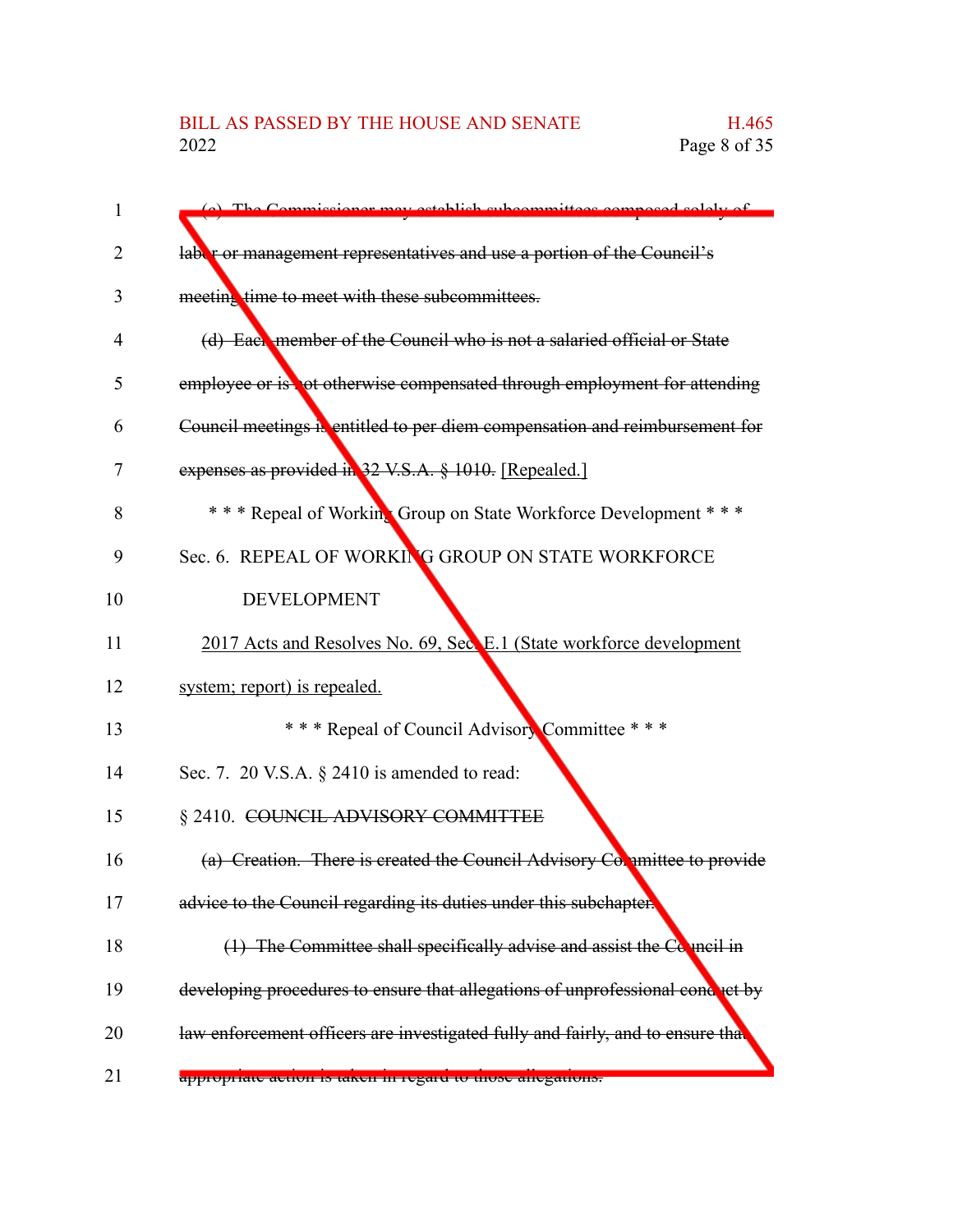| 1  | The Committee shall be advisory only and shall not have any                   |
|----|-------------------------------------------------------------------------------|
| 2  | deer jon-making authority.                                                    |
| 3  | (b) Membership. The Committee shall be composed of five individuals           |
| 4  | appointed by the Governor. The Governor may solicit recommendations for       |
| 5  | appointments from the Chair of the Council.                                   |
| 6  | (1) Four of these members shall be public members who during                  |
| 7  | incumbency shall not serve and shall have never served as a law enforcement   |
| 8  | officer or corrections officer and shall not have an immediate family member  |
| 9  | who is serving or has ever served as vither of those officers.                |
| 10 | (2) One of these members shall be retired law enforcement officer.            |
| 11 | (c) Assistance. The Executive Director of he Council or designee shall        |
| 12 | attend Committee meetings as a resource for the Committee.                    |
| 13 | (d) Reimbursement. Members of the Committee who are not employees of          |
| 14 | the State of Vermont and who are not otherwise compensated or reimbursed      |
| 15 | for their attendance shall be entitled to per diem compensation an            |
| 16 | reimbursement of expenses pursuant to 32 V.S.A. § 1010 for not more than      |
| 17 | five meetings per year. Such payments shall be derived from the budget of the |
| 18 | Councir Inepeared.                                                            |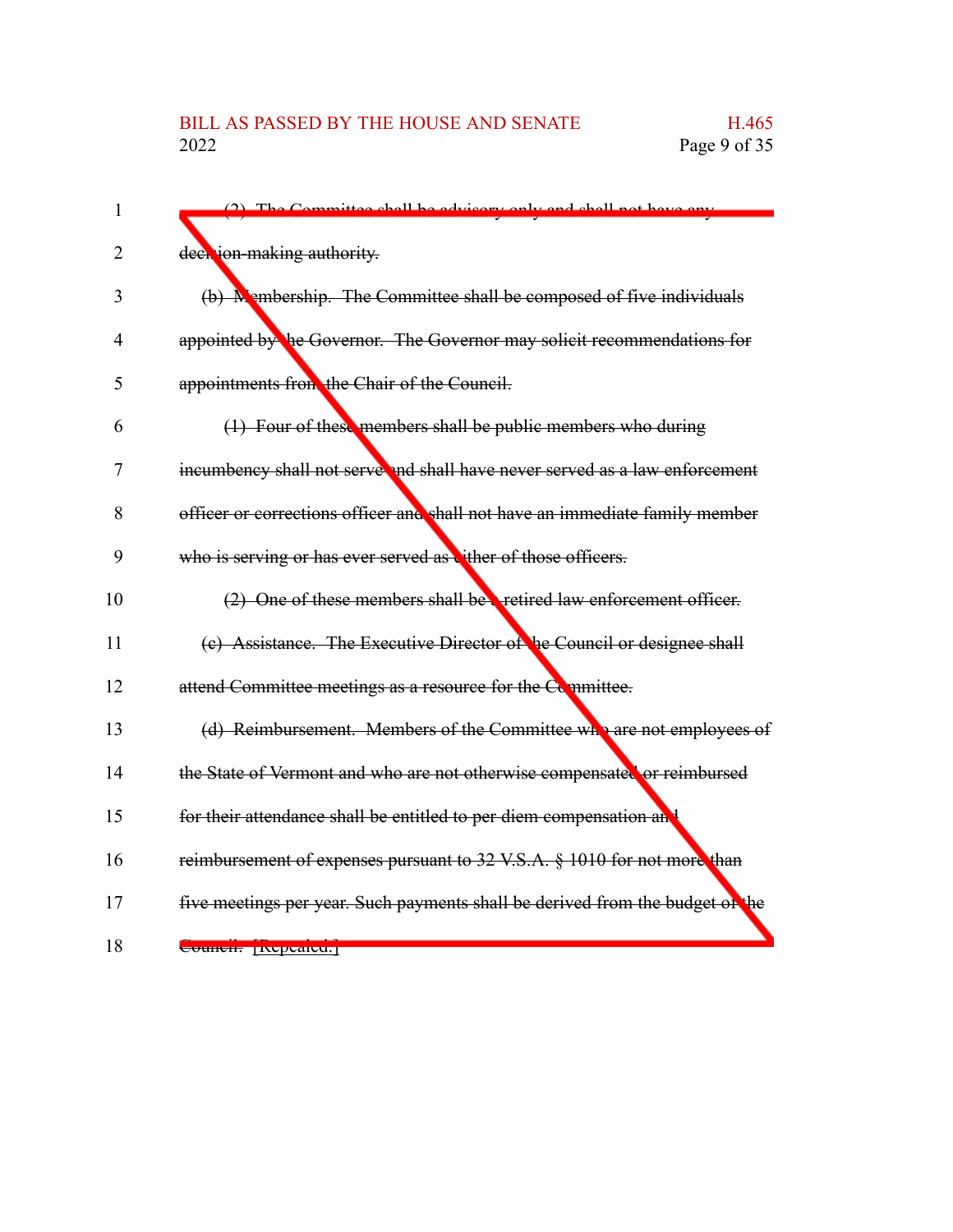| 1  | * * * Roards and Commissions Der Diem Compensation * * *                     |
|----|------------------------------------------------------------------------------|
| 2  | Sec 8. 32 V.S.A. § 1010 is amended to read:                                  |
| 3  | § 1010. MEMBERS OF CERTAIN BOARDS                                            |
| 4  | (a) Except for those members serving ex officio or otherwise regularly       |
| 5  | employed by the State, the members of the following boards shall be entitled |
| 6  | to receive $$50.00$ in per diem compensation:                                |
| 7  | (1) Board of Bar Examiners                                                   |
| 8  | (2) Board of Libraric                                                        |
| 9  | (3) Vermont Milk Commission                                                  |
| 10 | (4) Board of Education                                                       |
| 11 | (5) State Board of Health                                                    |
| 12 | (6) Emergency Board                                                          |
| 13 | (7) Board of Liquor and Lottery                                              |
| 14 | (8) Human Services Board                                                     |
| 15 | (9) State Fish and Wildlife Board                                            |
| 16 | (10) State Board of Mental Health                                            |
| 17 | (11) Vermont Employment Security Board                                       |
| 18 | (12) Capitol Complex Commission                                              |
| 19 | (13) Natural Gas and Oil Resources Board                                     |
| 20 | (14) Transportation Board                                                    |
| 21 | (17) Vermont veteralis Tronic Doard of Trustees                              |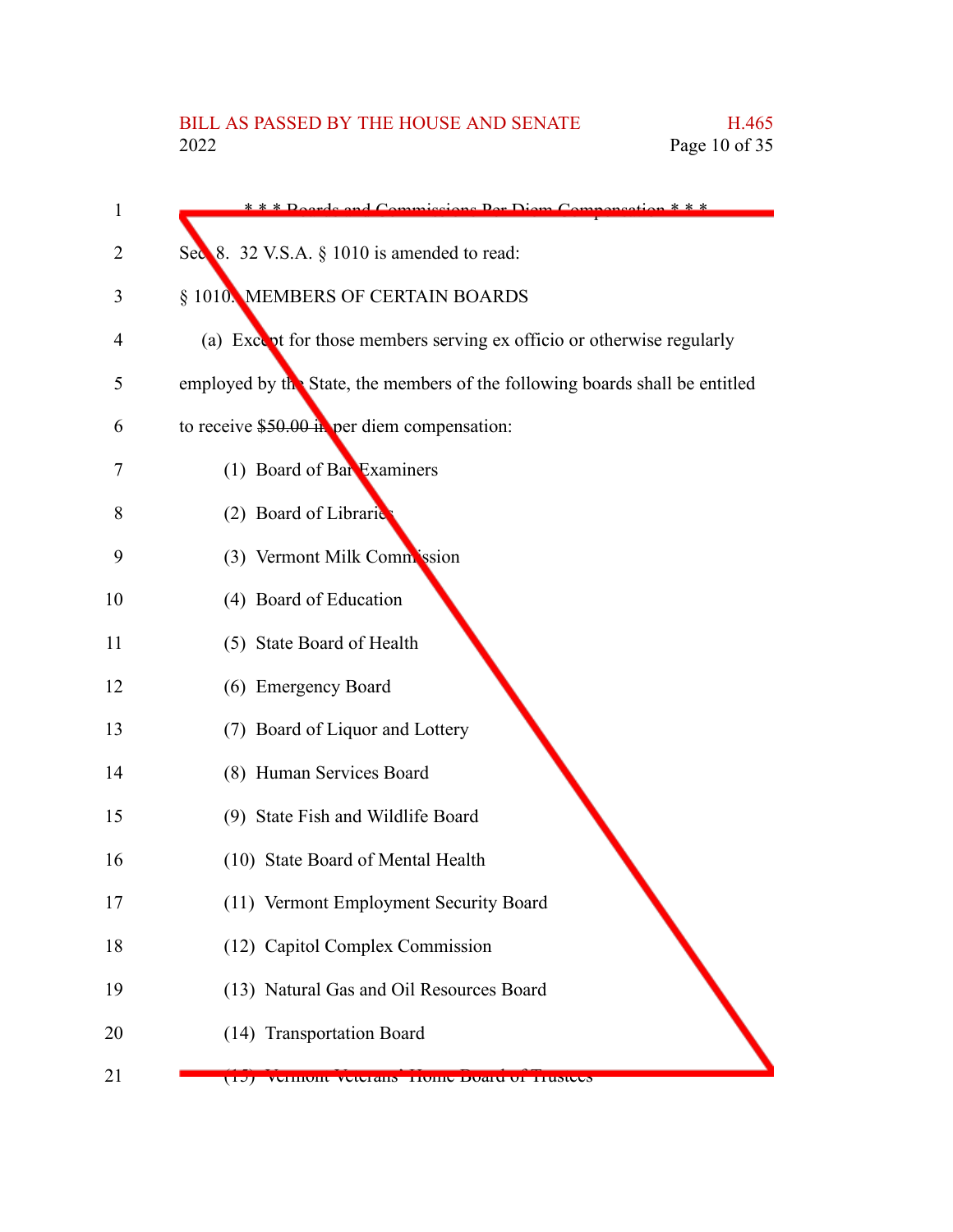| $\mathbf{1}$ | (16) Advisory Council on Historic Preservation                                   |
|--------------|----------------------------------------------------------------------------------|
| 2            | (17) The Electricians' Licensing Board                                           |
| 3            | 8) [Repealed.]                                                                   |
| 4            | (19) Tmergency Personnel Survivors Benefit Review Board                          |
| 5            | (20) Con munity High School of Vermont Board                                     |
| 6            | (21) Parole hoard                                                                |
| 7            | $(b)(1)$ Notwithstanding any other provision of law, members of                  |
| 8            | professional or occupational licensing boards or commissions, advisory boards    |
| 9            | or commissions, appeals boards, promotional boards, interstate boards,           |
| 10           | supervisory boards and councils, or any other boards, commissions, or similar    |
| 11           | entities that are not listed in subsection (a) of this section but are otherwise |
| 12           | entitled by act of the General Assembly to be eive per diem compensation,        |
| 13           | shall be entitled to receive per diem compensation in the amount of \$50.00 per  |
| 14           | day for each day devoted to official duties. This subsection shall not reduce    |
| 15           | the amount of per diem compensation provided by act of the General               |
| 16           | Assembly to members of boards or commissions entitled to receive more than       |
| 17           | \$50.00 per day.                                                                 |
| 18           | (2) "Per diem" means the amount of compensation to which member                  |
| 19           | of a statutory board or commission is entitled for-                              |
| 20           | $(A)$ attendance at a regular or special meeting of such board or                |
| 21           | commission of any committee thereor, or                                          |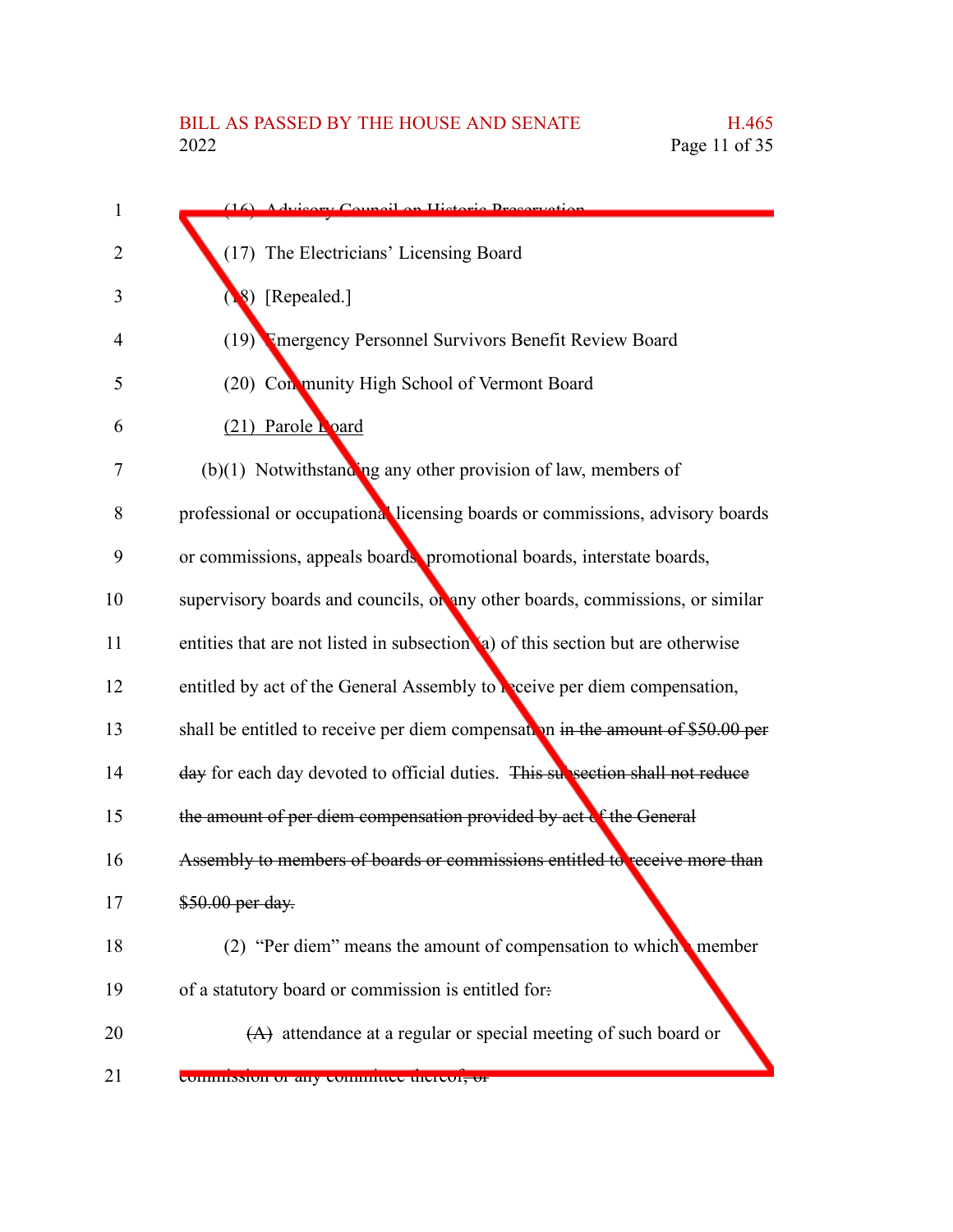| 1  | (B) performance of other duties directly related to the efficient                |
|----|----------------------------------------------------------------------------------|
| 2  | con luct of necessary board business as assigned and approved by the             |
| 3  | chairperson, provided that payment for such duties shall be at the per diem rate |
| 4  | prorated for actual time spent performing duties. Proration shall be calculated  |
| 5  | based on an eight-hour day. Under no circumstances shall the daily payment       |
| 6  | exceed the per dien amount.                                                      |
| 7  | (c) The members on the boards and commissions, including those members           |
| 8  | serving ex officio or otherwise regularly employed by the State, shall be        |
| 9  | entitled to receive their actual and necessary expenses when away from home      |
| 10 | or office upon their official duties.                                            |
| 11 | (d) Notwithstanding the provisions f subsections (a) and (b) of this             |
| 12 | section, a member shall not be entitled to reveive State per diem compensation   |
| 13 | for any meeting or other official duty for which specific compensation is        |
| 14 | provided by another source.                                                      |
| 15 | (e) The budget report of the Governor for each fiscal year shall contain a       |
| 16 | separate schedule disclosing the current per diem compensation and allowable     |
| 17 | expense reimbursement for appointed members of all boards, examplesions,         |
| 18 | councils, and committees and all other statutory-created management, policy      |
| 19 | making, or advisory bodies of the Executive Branch who do not receive a          |
| 20 | salary, whether appointed by the Governor or not, and the recommendation.        |
| 21 | 101 the flext fiscal year. The appropriations committees of the Ocherar          |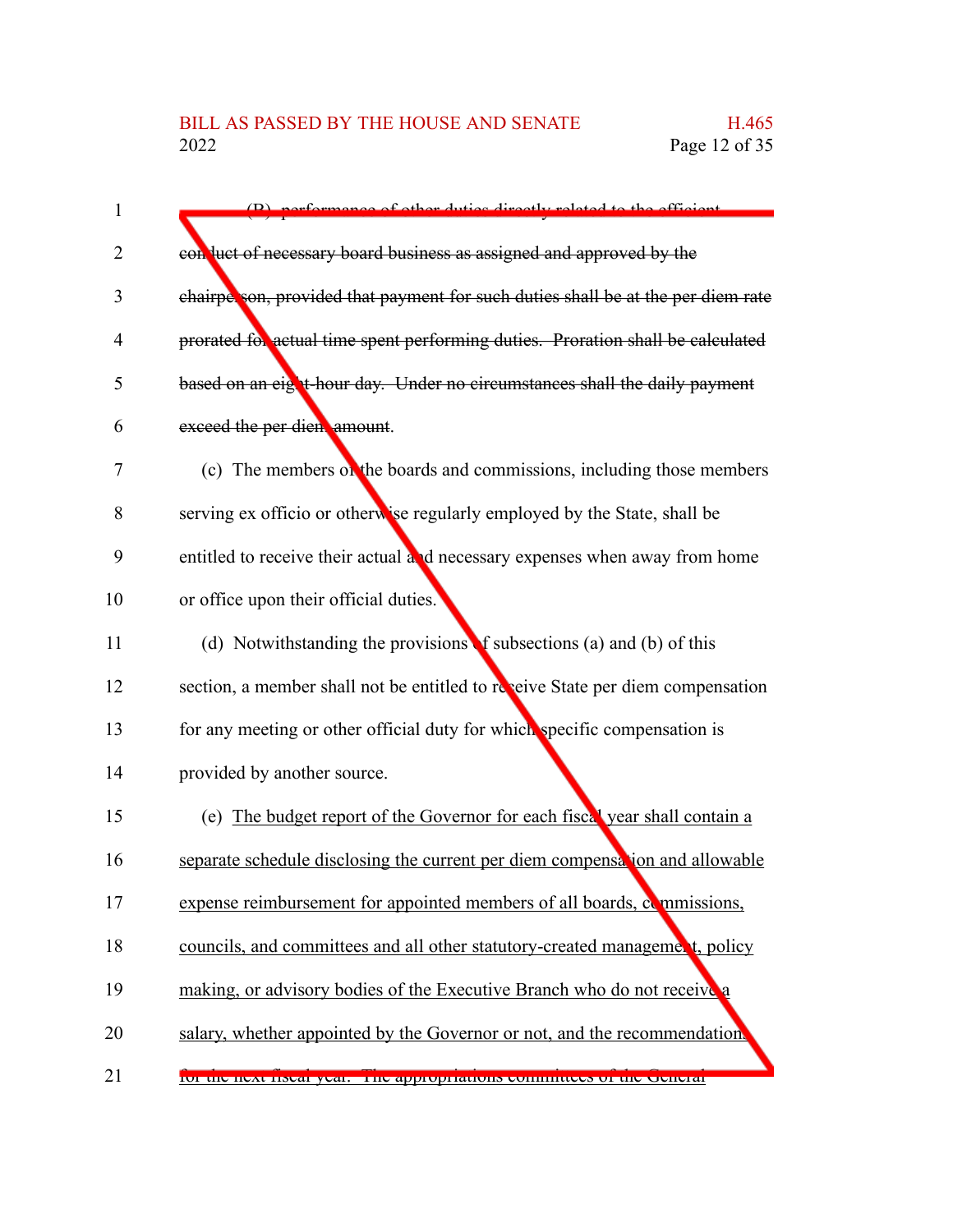| 1              | comply shall review the recommendations and include in a separate section      |
|----------------|--------------------------------------------------------------------------------|
| 2              | of the annual appropriations act the per diem compensation and allowable       |
| 3              | expense reimbursement for each such body, which shall constitute the           |
| $\overline{4}$ | appropriation it is per diem compensation and allowable expense                |
| 5              | reimbursement increases for members of such bodies for the next fiscal year.   |
| 6              | Per diem compensation at thorized under this section shall be not less than    |
| 7              | \$50.00 per day. The Governor may authorize per diem compensation and          |
| 8              | expense reimbursement in accordance with this section for members of boards    |
| 9              | and commissions, including temporary study commissions, created by             |
| 10             | Executive Order executive order.                                               |
| 11             | (f) Members of the Parole Board shall be entitled to receive \$100.00 per      |
| 12             | diem for each day of official duties together with reimbul ement of reasonable |
| 13             | expenses incurred in the performance of their duties. [Repealed ]              |
| 14             | *** Effective Date ***                                                         |
| 15             | Sec. 9. EFFECTIVE DATE                                                         |
| 16             | This act shall take effect on July 1 2022                                      |
|                | *** Repeal of Vermont Educational Health Benefits Commission ***               |

### *Sec. 1. REPEAL OF VERMONT EDUCATIONAL HEALTH BENEFITS COMMISSION*

*2017 Acts and Resolves No. 85, Sec. H.7 (Vermont Educational Health Benefits Commission) is repealed.*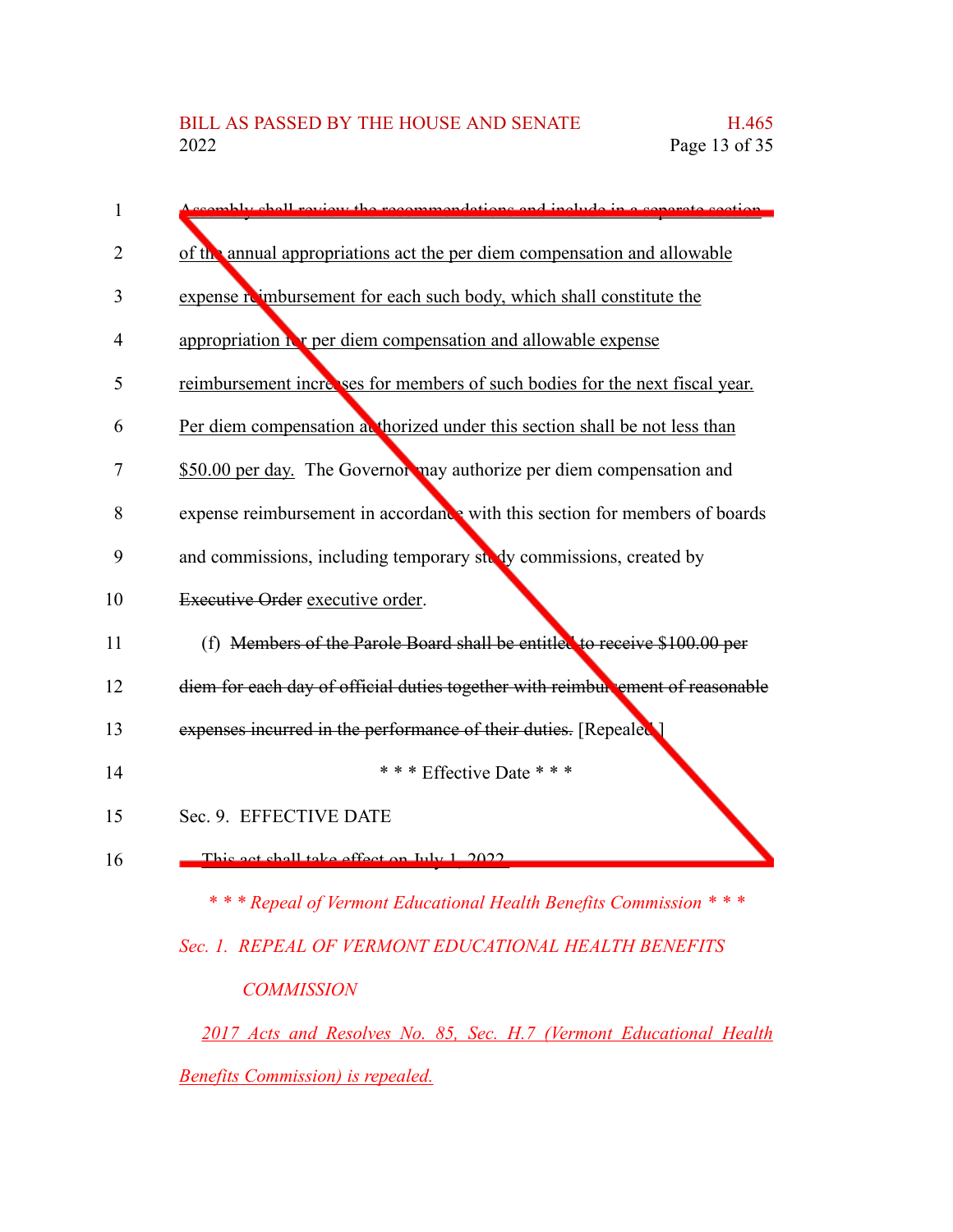*\* \* \* Repeal of Study Committee on Sales and Use Tax \* \* \**

*Sec. 2. REPEAL OF STUDY COMMITTEE ON SALES AND USE TAX*

*2012 Acts and Resolves No. 143, Sec. 53 (study committee on sales and use*

*tax) is repealed.*

*\* \* \* Repeal of Committee on Enhancing Vermont's Software and Information Technology Economy \* \* \**

*Sec. 3. REPEAL OF ENHANCING VERMONT'S SOFTWARE AND*

*INFORMATION TECHNOLOGY ECONOMY*

*2012 Acts and Resolves No. 143, Sec. 53a (enhancing Vermont's software*

*and information technology economy) is repealed.*

*\* \* \* Repeal of Youth in Agriculture, Natural Resources, and*

*Food Production Consortium \* \* \**

*Sec. 4. 21 V.S.A. chapter 14 is amended to read:*

*CHAPTER 14. YOUTH IN AGRICULTURE, NATURAL RESOURCES, AND*

#### *FOOD PRODUCTION*

*§ 1151. LEGISLATIVE FINDINGS AND PURPOSE*

*(a) The General Assembly finds that:*

*(1) Agriculture, natural resources, and food production play a central role in the economy and culture of Vermont.*

*(2) Farms and farm-based industries are experiencing an everincreasing need for workers who are willing to work the hours involved in*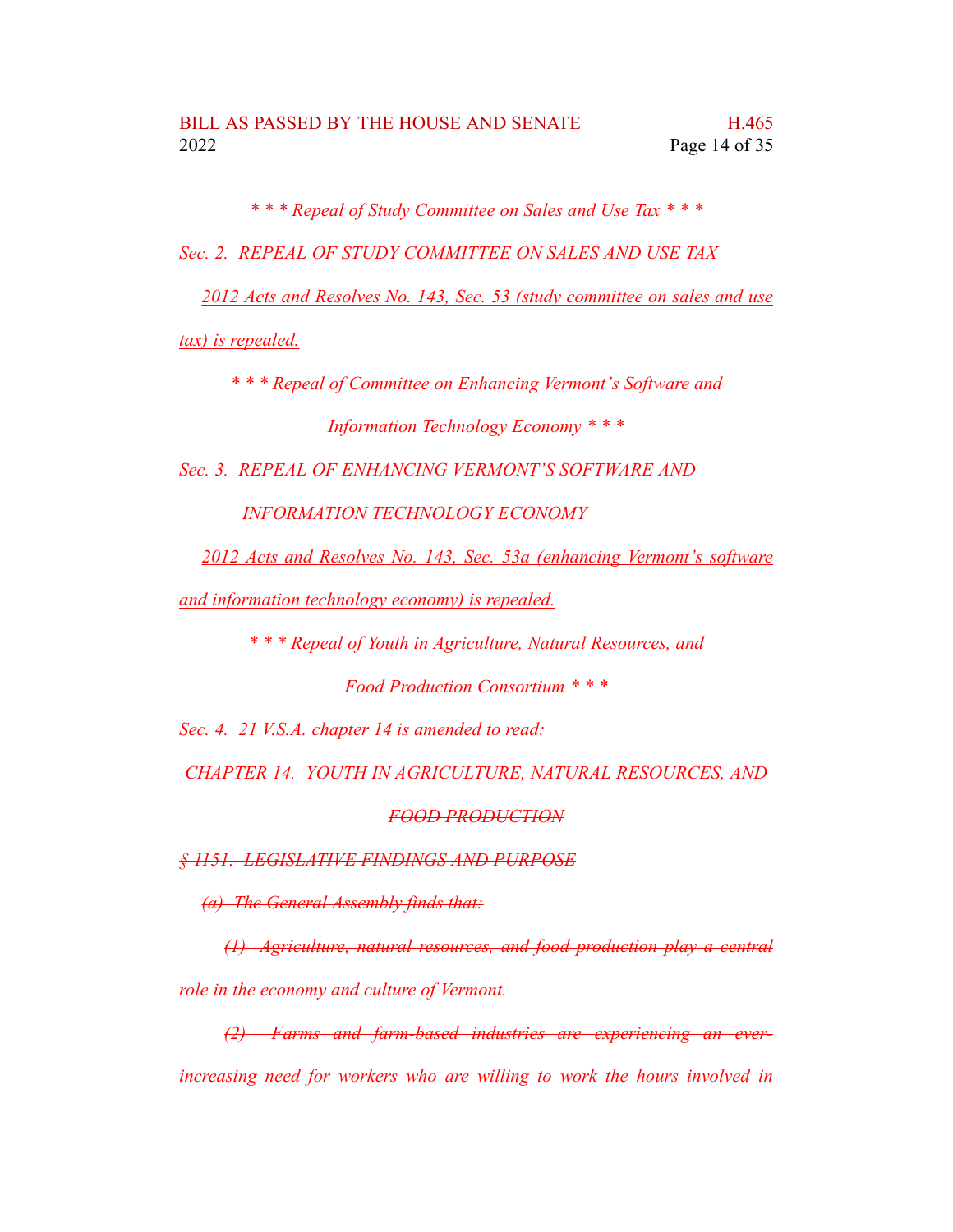*farming and who have the multiple skills necessary to handle successfully the multiple and varied responsibilities of farming.*

*(3) Farms have always provided the environment for youth to acquire workplace skills such as responsibility, creativity, and initiative and occupational skills ranging from plant and animal science to economics and to grow therefore into sought-after workers by a wide variety of employers.*

*(4) Programs such as the Farm Youth Corps have provided the infrastructure that is necessary to connect youth to careers in agriculture, natural resources, and food production.*

*(5) Programs that have provided youth with the opportunity to work on farms have declined due to reductions in federal funding.*

*(b) Therefore, it is the purpose of this chapter to create and support programs for youth that will engage them in agriculture, natural resources, and food production in order to:*

*(1) Provide them an opportunity to engage in work that provides them with hands-on learning and allows them to develop a strong work ethic and vital workplace and occupational skills that will be valuable in any career they might pursue.*

*(2) Encourage youth to pursue pathways to careers in agriculture, natural resources, and food production.*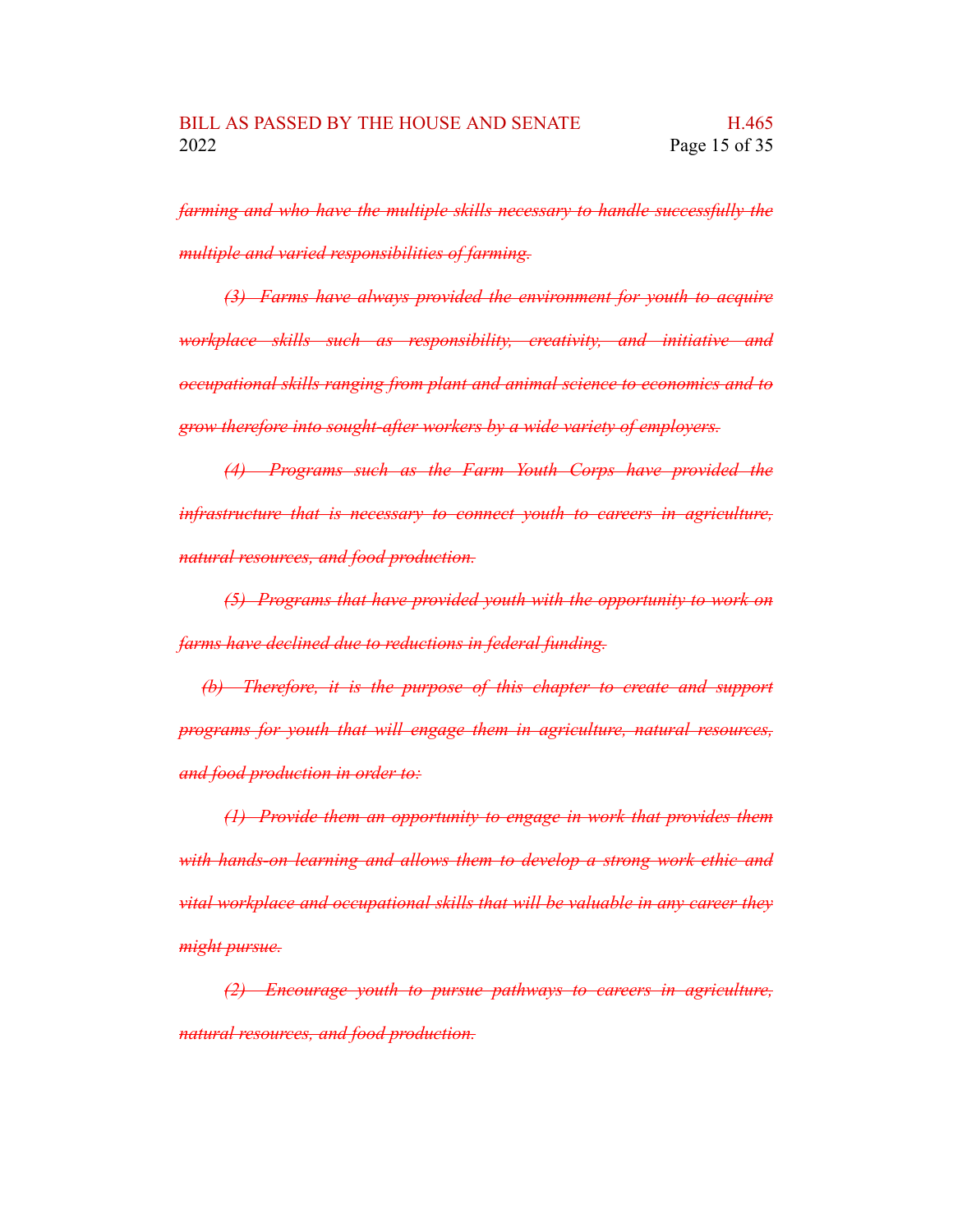*(3) Provide farmers with young short-term workers and the opportunity to mentor future, long-term employees.*

*(4) Ensure that youth are aware of the benefits of agriculture, natural resources, and food production to themselves and to Vermont.*

*§ 1152. YOUTH IN AGRICULTURE, NATURAL RESOURCES, AND*

*FOOD PRODUCTION CONSORTIUM; CREATION*

*(a) There is created a Youth in Agriculture, Natural Resources, and Food Production Consortium of program providers in order that programs to build pathways to careers in agriculture, natural resources, and food production may be connected, developed, and supported in a coordinated manner. The Consortium shall comprise employees of the Department of Labor assigned by the Commissioner of Labor; employees of the Agency of Education assigned by the Secretary of Education; employees of the Agency of Agriculture, Food and Markets appointed by the Secretary of Agriculture, Food and Markets; employees of the Agency of Natural Resources appointed by the Secretary of Natural Resources; representatives of the Extension Service of the University of Vermont selected by the Service; and representatives from agriculture, food, and natural resources businesses appointed by the Secretary of Agriculture, Food and Markets.*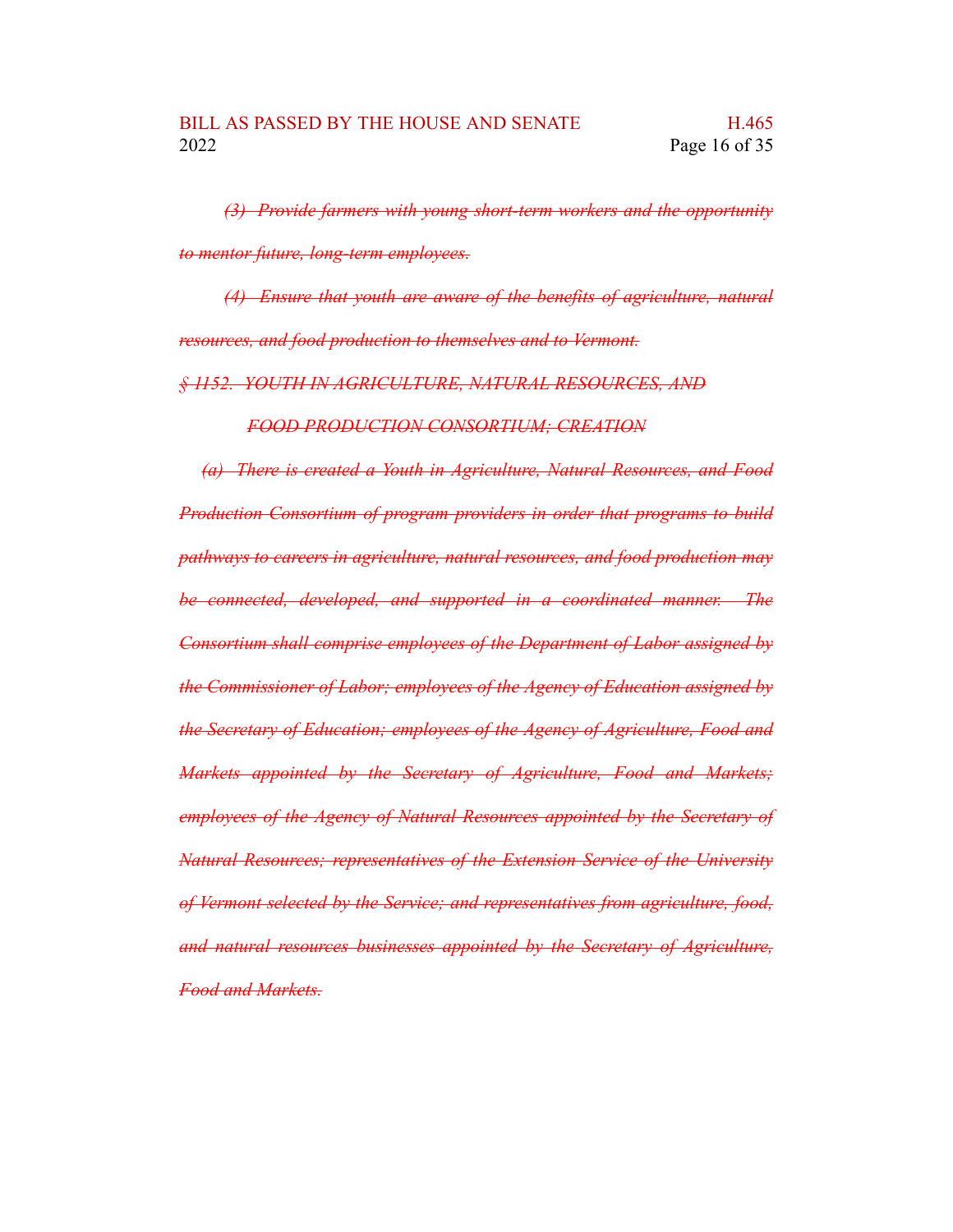*(b) The consortium shall be attached to the Department of Labor for administrative support. It shall elect its own chair and meet as required to fulfill its obligations under this chapter.*

#### *§ 1153. YOUTH IN AGRICULTURE, NATURAL RESOURCES, AND*

*FOOD PRODUCTION CONSORTIUM; POWERS AND DUTIES*

*(a) The Consortium shall be charged with the oversight of the development and coordination of programs in agriculture, natural resources, and food production, and education to connect youths' experiences in agriculture, natural resources, and food production to their in-school learning and develop pathways for pursuing further education related to agriculture or natural resources. It shall seek to coordinate and connect programs around common standards, coordinate resources, provide a clearinghouse for information and technical assistance, establish a strong business and education partnership, identify missing components of the system, and oversee funds made available for the express purpose of implementing these pathways. It shall endeavor to sustain and expand programming in agriculture, natural resources, and food production on a statewide basis in order to affect middle and secondary school students in Vermont. The Consortium shall seek to ensure the effectiveness of all the programs in reaching large numbers of students, and in so far as possible, seek to provide programs in all regions of the State through a*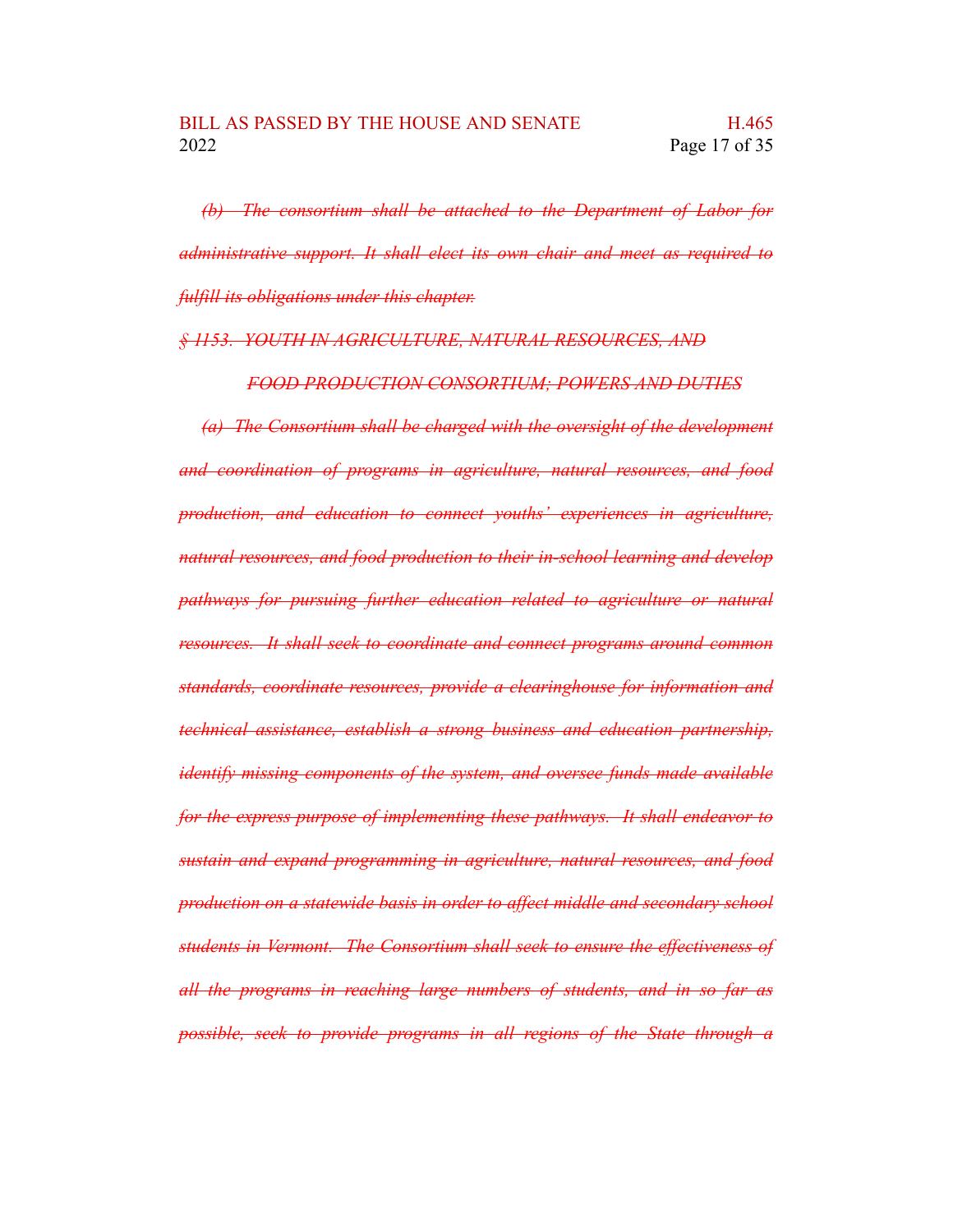*statewide system with uniform availability, eligibility, and funding requirements to make such opportunities available to all students.*

*(b) Among the programs to be reviewed and coordinated by the Consortium are projects that involve agriculture and the environment; programs within the elementary and middle school system that provide hands-on learning, such as "Ag in the Classroom" sponsored by the Agency of Agriculture, Food and Markets, and "Forest, Fields, and Futures" sponsored by UVM Extension; and secondary school programs in agriculture and natural resources-related areas in education; "Smokeyhouse" and other career technical education, agriculture, and natural resources programs offered by high schools and regional CTE centers. In addition, it shall review and coordinate programs such as the Youth Conservation Corps and the Farm Youth Corps of the Department of Labor, which has offered summer employment for students on farms, and other summer employment programs and alternative programs for in-school youth operated outside the public school funding system.*

*(c) [Repealed.] [Repealed.]*

*\* \* \* Repeal of the Department of Labor Advisory Council \* \* \**

*Sec. 5. 21 V.S.A. § 1306 is amended to read:*

*§ 1306. ADVISORY COUNCIL; MEMBERS; TERMS*

*(a) The Governor shall appoint a State Department of Labor Advisory Council composed of eight members from the general public to include four*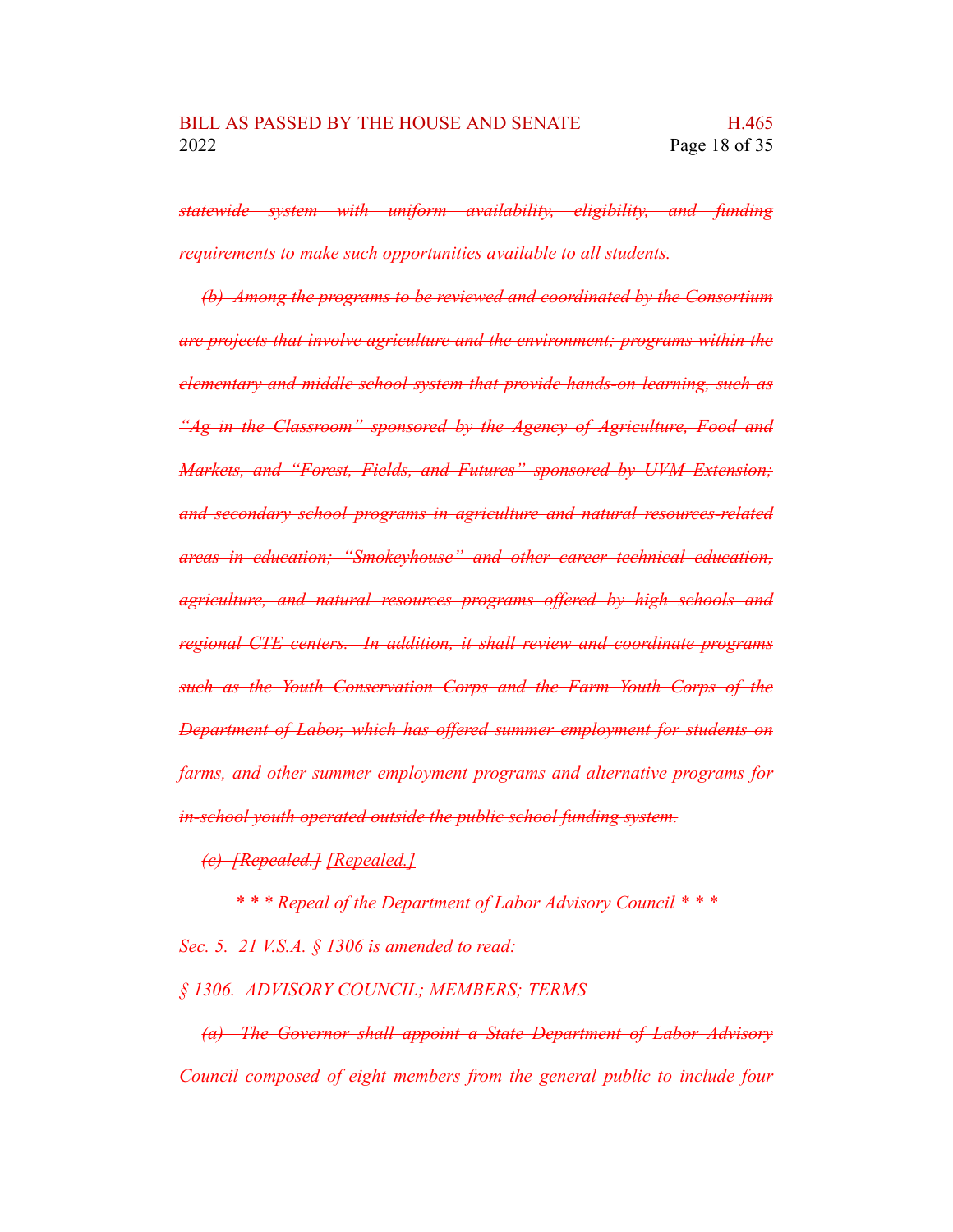*employer representatives and four employee representatives who may fairly be regarded as employees because of their vocations, employment, and affiliations. Appointment of the four employee representatives, at least one of whom shall have experience in workers' compensation law and one of whom shall be a member of a building trade, shall be made from a list of qualified individuals submitted by the Vermont State Labor Council, the Vermont State Employees' Association, and the Vermont National Education Association. Appointment of the four employer representatives shall be made from a list of qualified individuals submitted by the Vermont Chamber of Commerce, Associated General Contractors of Vermont, and Vermont Businesses for Social Responsibility. The Council members shall be appointed for staggered terms of four years. The Council shall meet at least three times a year.*

*(b) The Council shall advise the Commissioner regarding formulating policies by discussing the problems related to the functions and duties of the Department in order to develop impartial solutions and approaches to these issues.*

*(c) The Commissioner may establish subcommittees composed solely of labor or management representatives and use a portion of the Council's meeting time to meet with these subcommittees.*

*(d) Each member of the Council who is not a salaried official or State employee or is not otherwise compensated through employment for attending*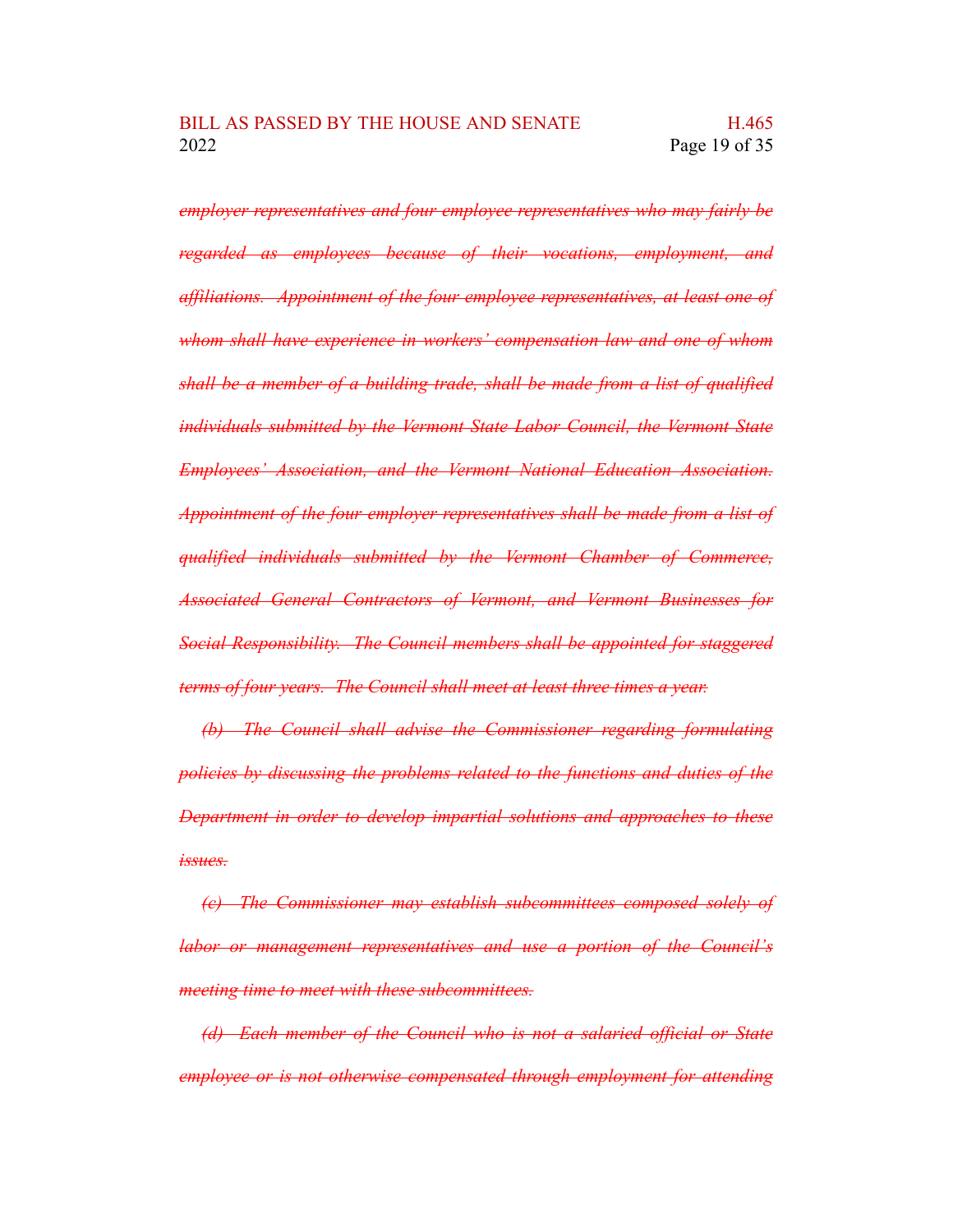*Council meetings is entitled to per diem compensation and reimbursement for expenses as provided in 32 V.S.A. § 1010. [Repealed.]*

*\* \* \* Repeal of Working Group on State Workforce Development \* \* \**

*Sec. 6. REPEAL OF WORKING GROUP ON STATE WORKFORCE*

*DEVELOPMENT*

*2017 Acts and Resolves No. 69, Sec. E.1 (State workforce development system; report) is repealed.*

*\* \* \* Repeal of Council Advisory Committee \* \* \**

*Sec. 7. 20 V.S.A. § 2410 is amended to read:*

*§ 2410. COUNCIL ADVISORY COMMITTEE*

*(a) Creation. There is created the Council Advisory Committee to provide advice to the Council regarding its duties under this subchapter.*

*(1) The Committee shall specifically advise and assist the Council in developing procedures to ensure that allegations of unprofessional conduct by law enforcement officers are investigated fully and fairly, and to ensure that appropriate action is taken in regard to those allegations.*

*(2) The Committee shall be advisory only and shall not have any decision-making authority.*

*(b) Membership. The Committee shall be composed of five individuals appointed by the Governor. The Governor may solicit recommendations for appointments from the Chair of the Council.*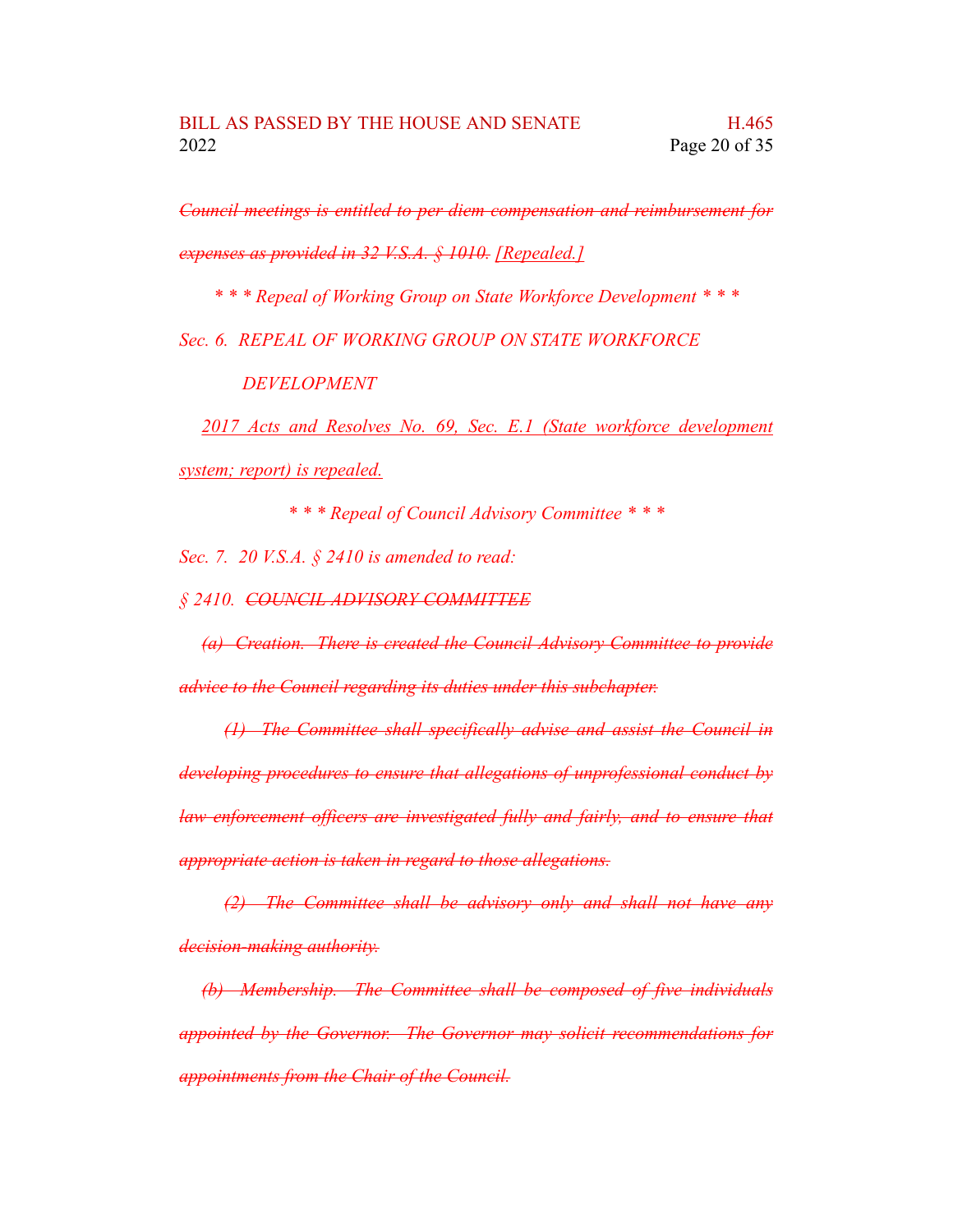*(1) Four of these members shall be public members who during incumbency shall not serve and shall have never served as a law enforcement officer or corrections officer and shall not have an immediate family member who is serving or has ever served as either of those officers.*

*(2) One of these members shall be a retired law enforcement officer.*

*(c) Assistance. The Executive Director of the Council or designee shall attend Committee meetings as a resource for the Committee.*

*(d) Reimbursement. Members of the Committee who are not employees of the State of Vermont and who are not otherwise compensated or reimbursed for their attendance shall be entitled to per diem compensation and reimbursement of expenses pursuant to 32 V.S.A. § 1010 for not more than five meetings per year. Such payments shall be derived from the budget of the Council. [Repealed.]*

*\* \* \* Emergency Service Provider Wellness Commission \* \* \**

*Sec. 7a. 18 V.S.A. § 7257b is amended to read:*

*§ 7257b. EMERGENCY SERVICE PROVIDER WELLNESS*

#### *COMMISSION*

*(a) As used in this section:*

*(1) "Chief executive of an emergency service provider organization" means a person in charge of an organization that employs or supervises emergency service providers in their official capacity.*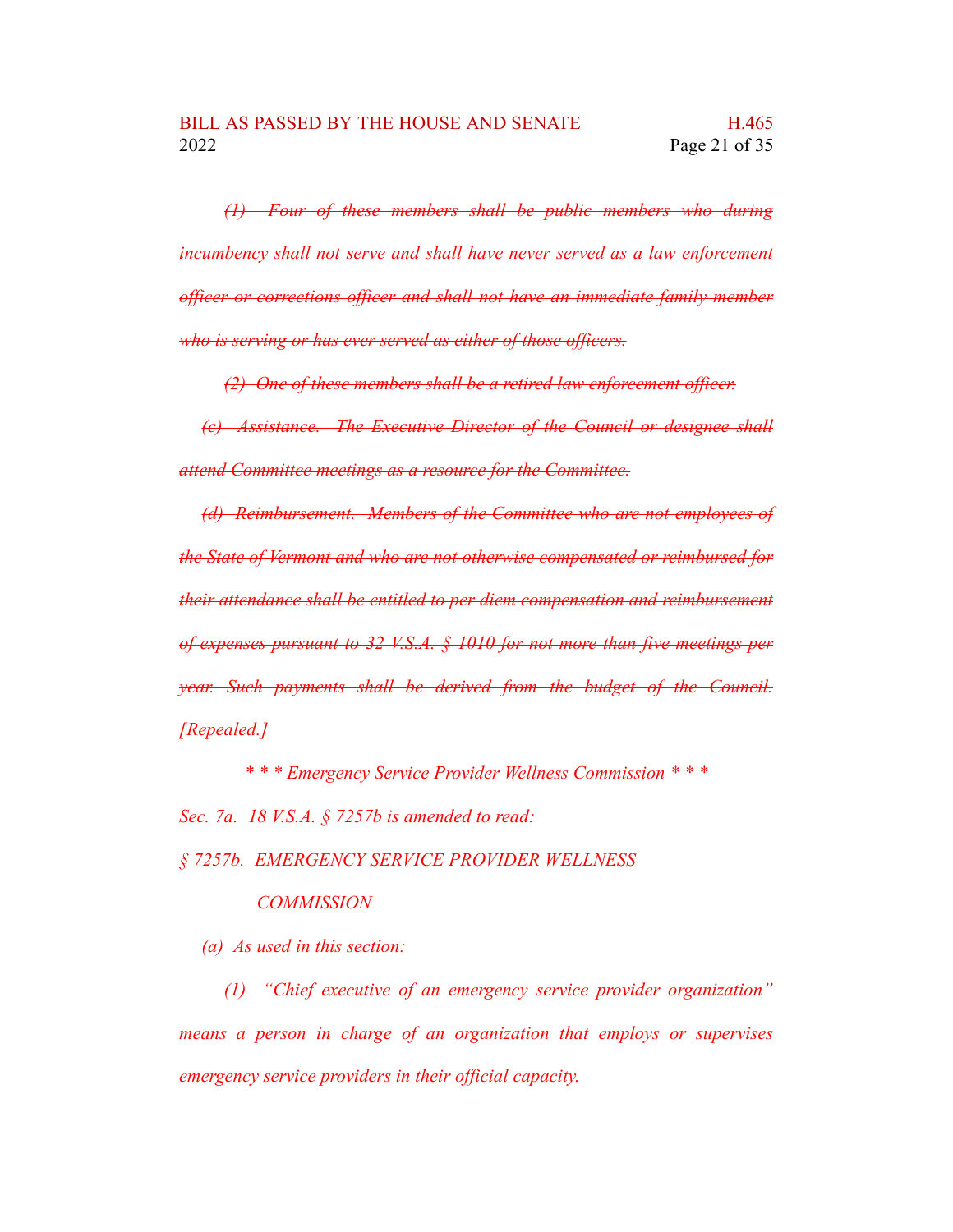*(2) "Emergency service provider" means a person:*

*(A) currently or formerly recognized by a Vermont fire department as a firefighter;*

*(B) currently or formerly licensed by the Department of Health as an emergency medical technician, emergency medical responder, advanced emergency medical technician, or paramedic;*

*(C) currently or formerly certified as a law enforcement officer by the Vermont Criminal Justice Council, including constables and sheriffs;*

*(D) currently or formerly employed by the Department of Corrections as a probation, parole, or correctional facility officer; or*

*(E) currently or formerly certified by the Vermont Enhanced 911 Board as a 911 call taker or employed as an emergency communications dispatcher providing service for an emergency service provider organization; or*

*(F) currently or formerly registered as a ski patroller at a Vermont ski resort with the National Ski Patrol or Professional Ski Patrol Association.*

*(3) "Licensing entity" means a State entity that licenses or certifies an emergency service provider.*

*(b) There is created the Emergency Service Provider Wellness Commission within the Agency of Human Services that, in addition to the purposes listed below, shall consider the diversity of emergency service providers on the basis*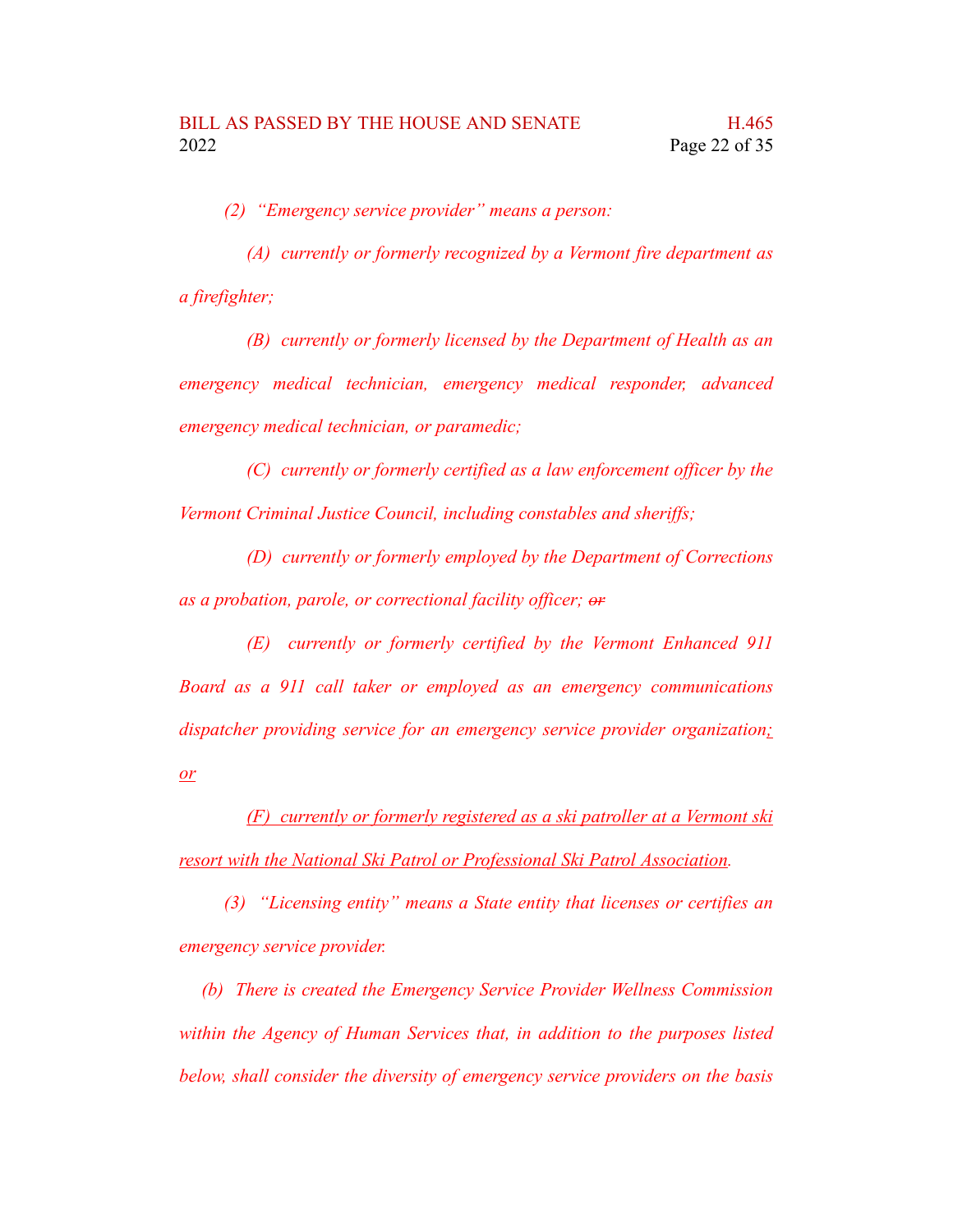*of gender, race, age, ethnicity, sexual orientation, gender identity, disability status, and the unique needs that emergency service providers who have experienced trauma may have as a result of their identity status:*

*(1) to identify where increased or alternative supports or strategic investments within the emergency service provider community, designated or specialized service agencies, or other community service systems could improve the physical and mental health outcomes and overall wellness of emergency service providers;*

*(2) to identify how Vermont can increase capacity of qualified clinicians in the treatment of emergency service providers to ensure that the services of qualified clinicians are available throughout the State without undue delay;*

*(3) to create materials and information, in consultation with the Department of Health, including a list of qualified clinicians, for the purpose of populating an electronic emergency service provider wellness resource center on the Department of Health's website;*

*(4) to educate the public, emergency service providers, State and local governments, employee assistance programs, and policymakers about best practices, tools, personnel, resources, and strategies for the prevention and intervention of the effects of trauma experienced by emergency service providers;*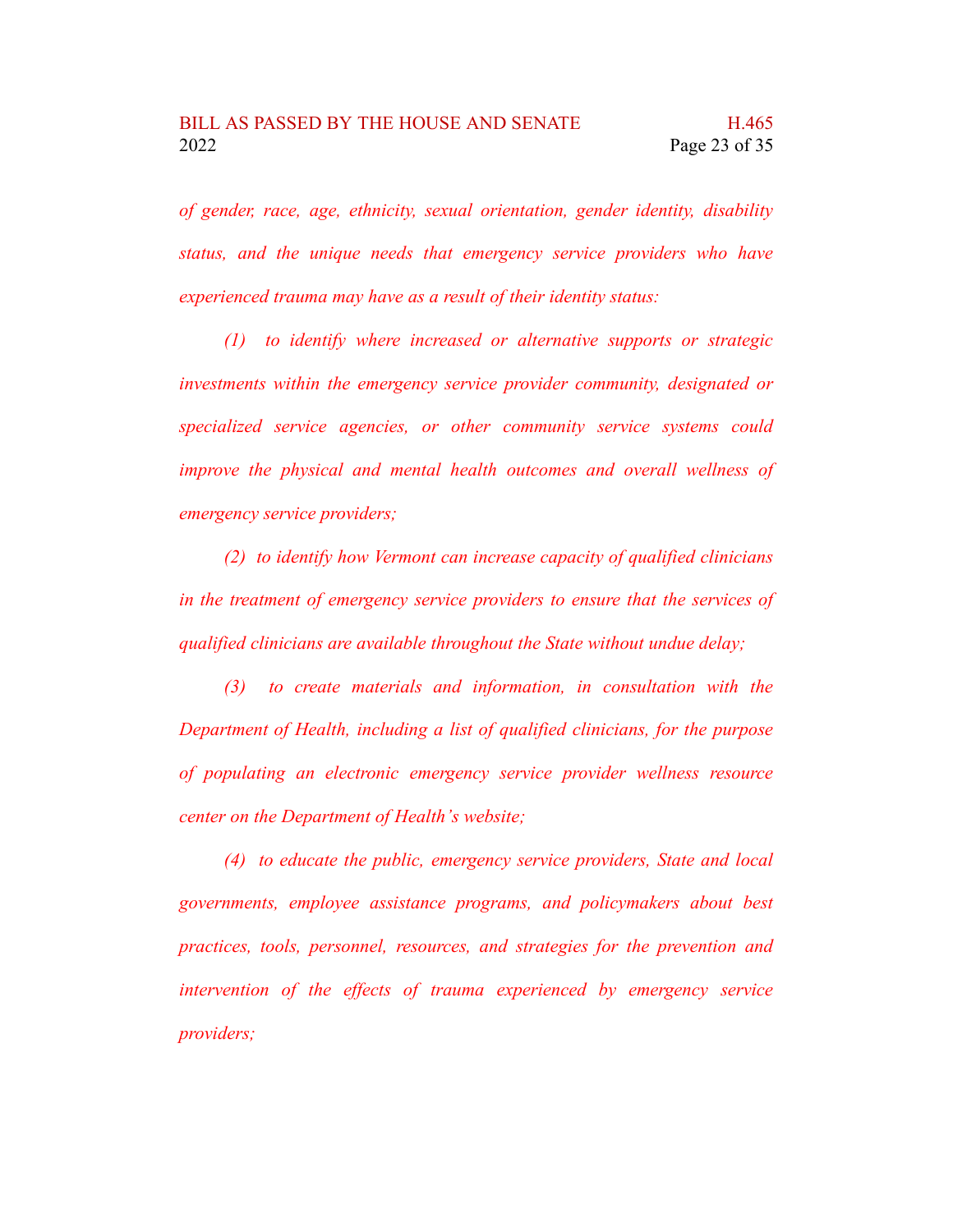*(5) to identify gaps and strengths in Vermont's system of care for both emergency service providers who have experienced trauma and their immediate family members to ensure access to support and resources that address the impacts of primary and secondary trauma;*

*(6) to recommend how peer support services and qualified clinician services can be delivered regionally or statewide;*

*(7) to recommend how to support emergency service providers in communities that are resource challenged, remote, small, or rural;*

*(8) to recommend policies, practices, training, legislation, rules, and services that will increase successful interventions and support for emergency service providers to improve health outcomes, job performance, and personal well-being and reduce health risks, violations of employment, and violence associated with the impact of untreated trauma, including whether to amend Vermont's employment medical leave laws to assist volunteer emergency service providers in recovering from the effects of trauma experienced while on duty; and*

*(9) to consult with federal, State, and municipal agencies, organizations, entities, and individuals in order to make any other recommendations the Commission deems appropriate.*

*(c)(1) The Commission shall comprise the following members and, to the extent feasible, include representation among members that reflects the gender,*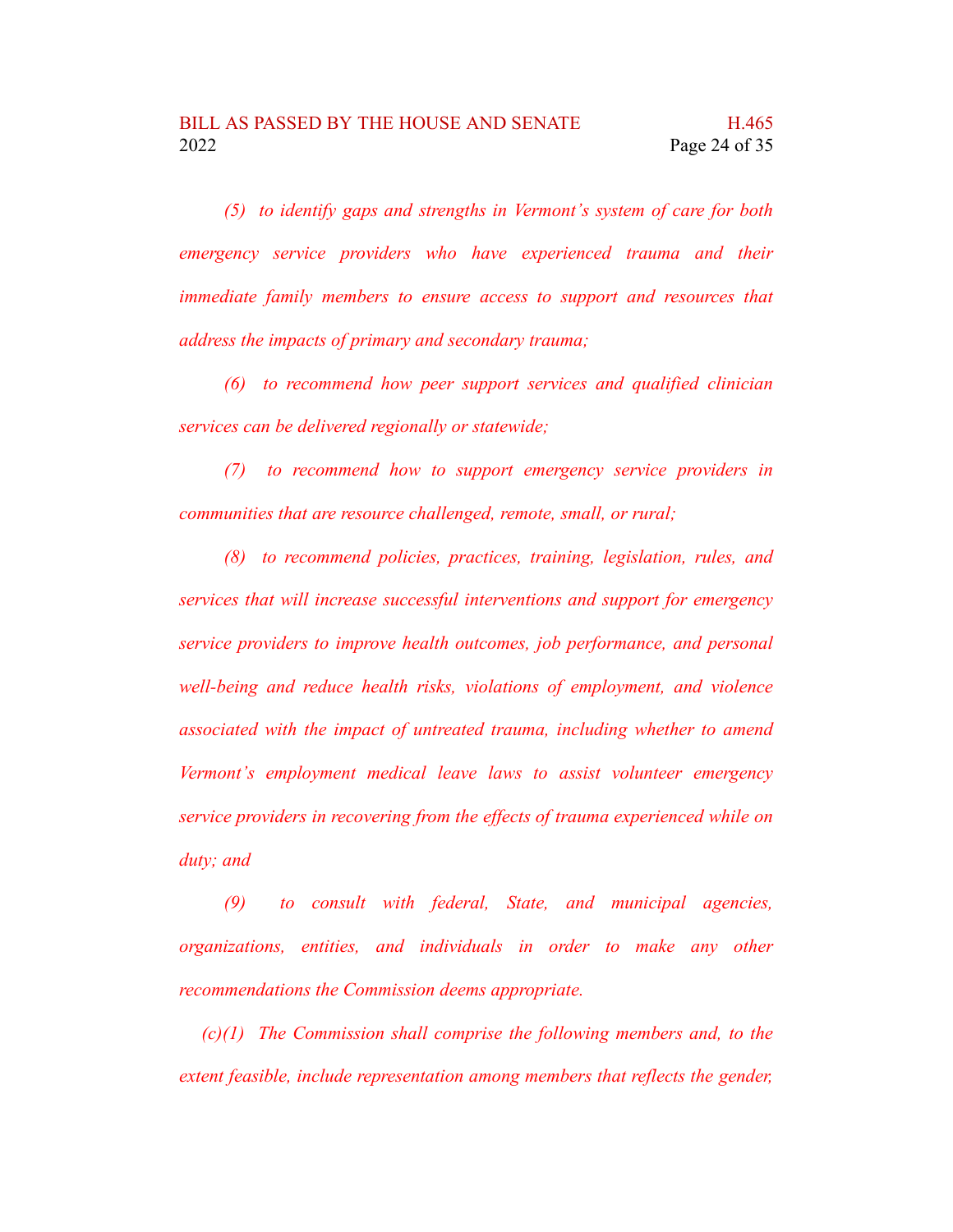*gender identity, racial, age, ethnic, sexual orientation, social, and disability status of emergency service providers in the State:*

*\* \* \**

*(W) a representative, appointed by the Vermont Association for Hospitals and Health Systems; and*

*(X) the Executive Director of the Enhanced 911 Board or designee;*

*and*

*(Y) a member of the National Ski Patrol appointed by consensus agreement of the National Ski Patrol Northern Vermont and Southern Vermont Regional Directors.*

*\* \* \**

*\* \* \* Boards and Commissions; Per Diem Compensation \* \* \**

*Sec. 8. 32 V.S.A. § 1010 is amended to read:*

*§ 1010. MEMBERS OF CERTAIN BOARDS*

*(a) Except for those members serving ex officio or otherwise regularly employed by the State, the members of the following boards shall be entitled to receive \$50.00 in per diem compensation:*

*(1) Board of Bar Examiners*

*(2) Board of Libraries*

*(3) Vermont Milk Commission*

*(4) Board of Education*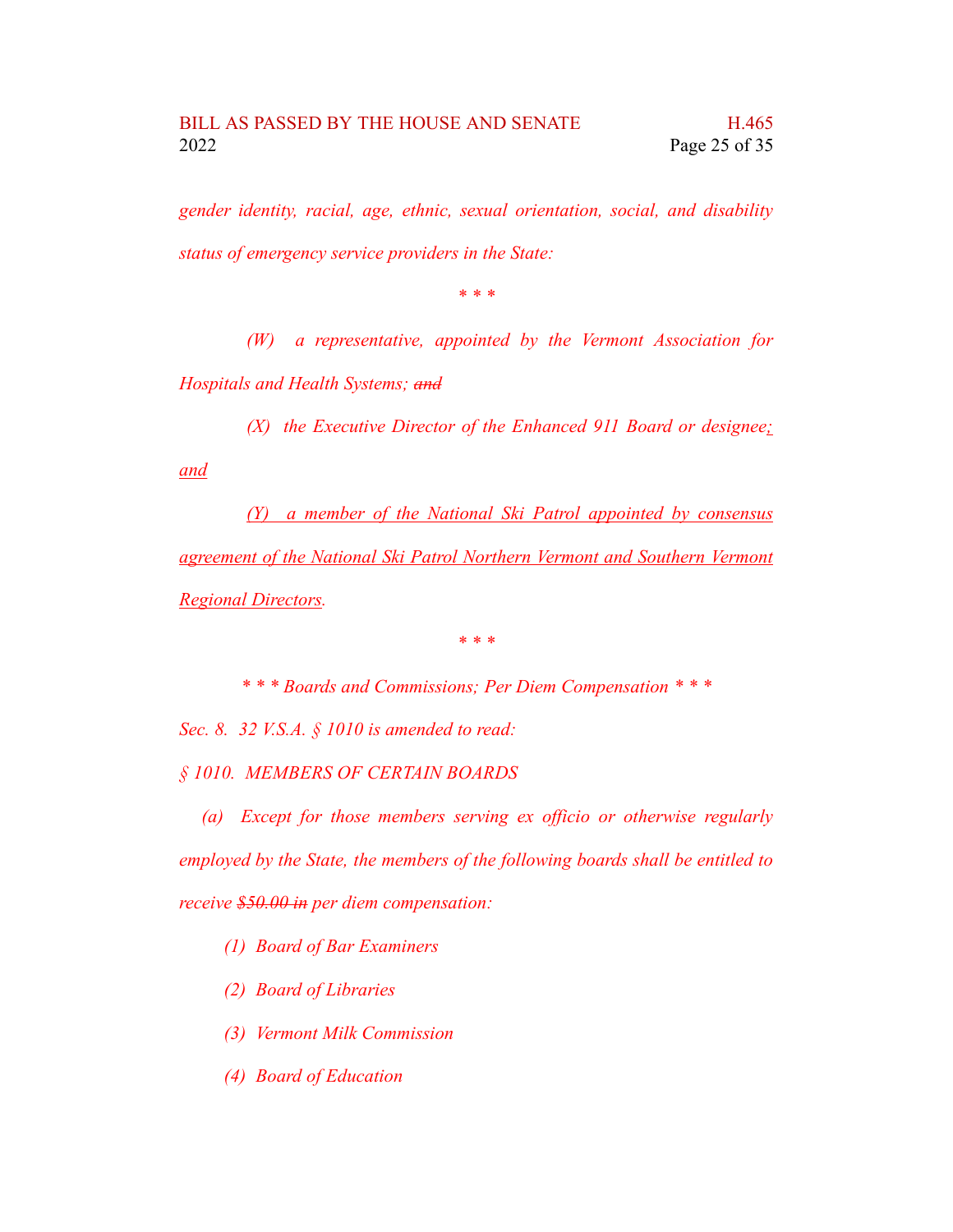- *(5) State Board of Health*
- *(6) Emergency Board*
- *(7) Board of Liquor and Lottery*
- *(8) Human Services Board*
- *(9) State Fish and Wildlife Board*
- *(10) State Board of Mental Health*
- *(11) Vermont Employment Security Board*
- *(12) Capitol Complex Commission*
- *(13) Natural Gas and Oil Resources Board*
- *(14) Transportation Board*
- *(15) Vermont Veterans' Home Board of Trustees*
- *(16) Advisory Council on Historic Preservation*
- *(17) The Electricians' Licensing Board*
- *(18) [Repealed.]*
- *(19) Emergency Personnel Survivors Benefit Review Board*
- *(20) Community High School of Vermont Board*

#### *(21) Parole Board*

*(b)(1) Notwithstanding any other provision of law, members of professional or occupational licensing boards or commissions, advisory boards or commissions, appeals boards, promotional boards, interstate boards, supervisory boards and councils, or any other boards, commissions, or similar*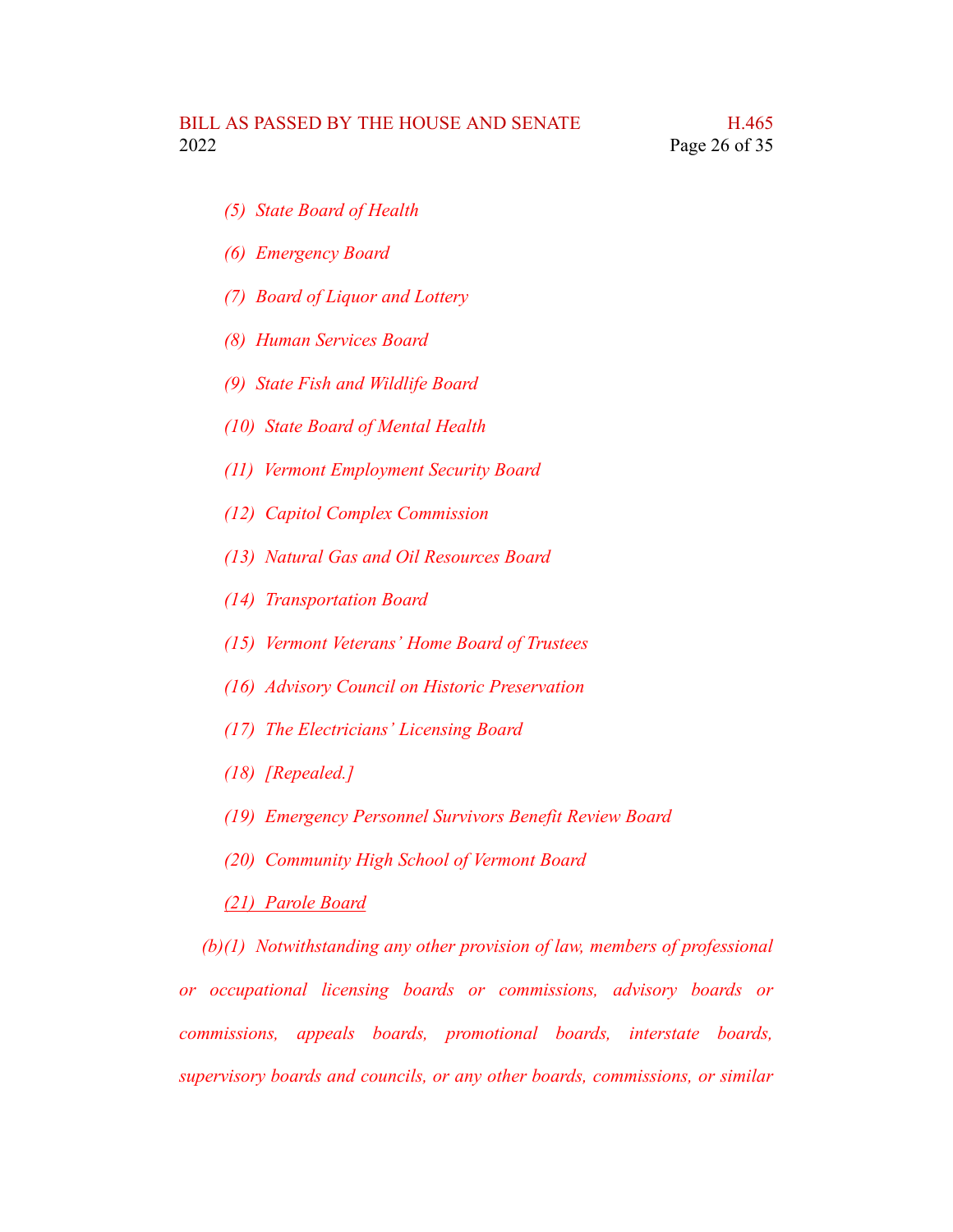*entities that are not listed in subsection (a) of this section but are otherwise entitled by act of the General Assembly to receive per diem compensation, shall be entitled to receive per diem compensation in the amount of \$50.00 per day for each day devoted to official duties. This subsection shall not reduce the amount of per diem compensation provided by act of the General Assembly to members of boards or commissions entitled to receive more than \$50.00 per day.*

*(2) "Per diem" means the amount of compensation to which a member of a statutory board or commission is entitled for:*

*(A) attendance at a regular or special meeting of such board or commission or any committee thereof; or*

*(B) performance of other duties directly related to the efficient conduct of necessary board business as assigned and approved by the chairperson, provided that payment for such duties shall be at the per diem rate prorated for actual time spent performing duties. Proration shall be calculated based on an eight-hour day. Under no circumstances shall the daily payment exceed the per diem amount.*

*(c) The members of the boards and commissions, including those members serving ex officio or otherwise regularly employed by the State, shall be entitled to receive their actual and necessary expenses when away from home or office upon their official duties.*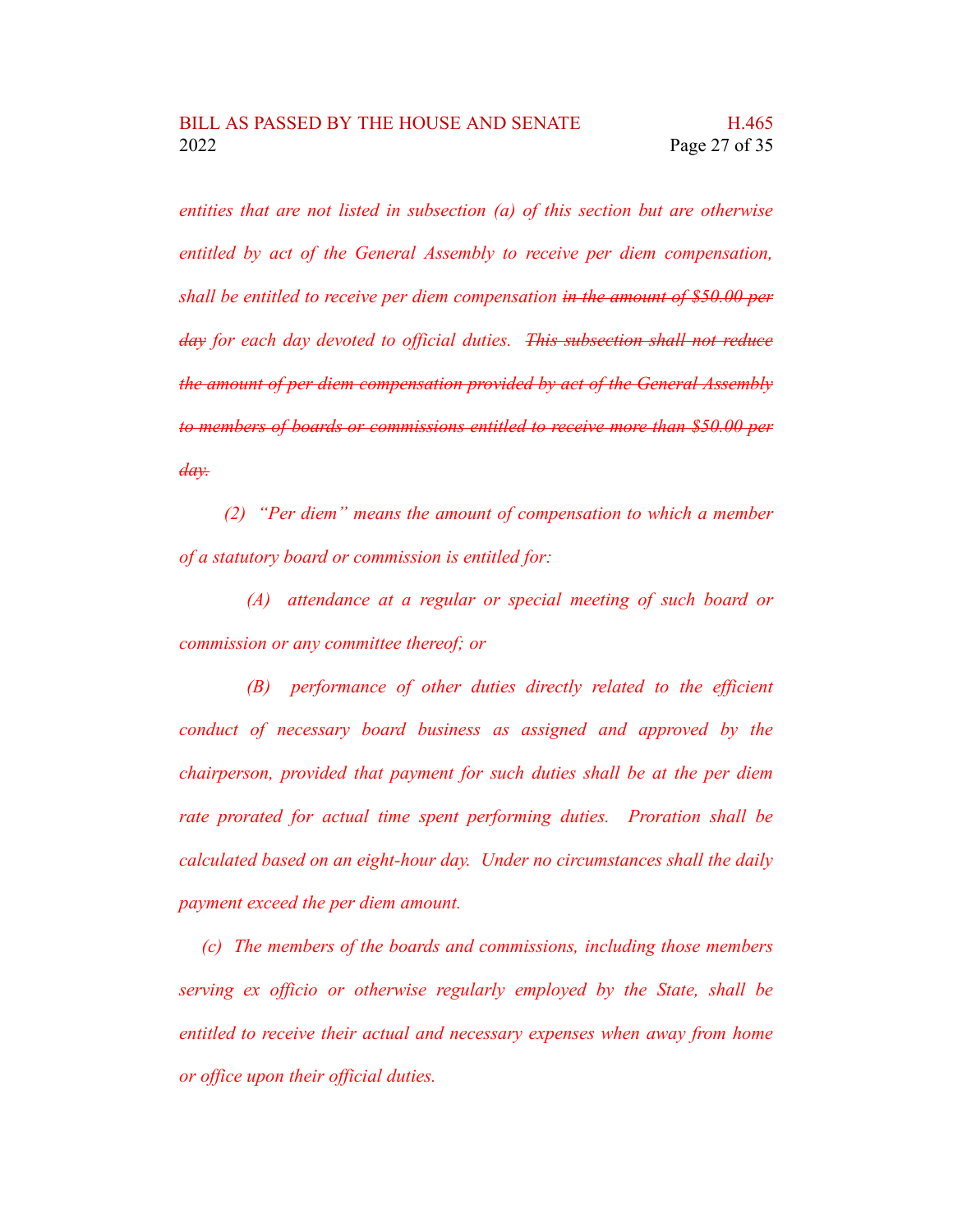*(d) Notwithstanding the provisions of subsections (a) and (b) of this section, a member shall not be entitled to receive State per diem compensation for any meeting or other official duty for which specific compensation is provided by another source.*

*(e) The budget report of the Governor for each fiscal year shall contain a separate schedule disclosing the current per diem compensation and allowable expense reimbursement for appointed members of all boards, commissions, councils, and committees and all other statutory-created management, policy making, or advisory bodies of the Executive Branch who do not receive a salary, whether appointed by the Governor or not, and the recommendations for the next fiscal year. The appropriations committees of the General Assembly shall review the recommendations and include in a separate section of the annual appropriations act the per diem compensation and allowable expense reimbursement for each such body, which shall constitute the appropriation for per diem compensation and allowable expense reimbursement increases for members of such bodies for the next fiscal year. Per diem compensation authorized under this section shall be not less than \$50.00 per day. The Governor may authorize per diem compensation and expense reimbursement in accordance with this section for members of boards and commissions, including temporary study commissions, created by Executive Order executive order.*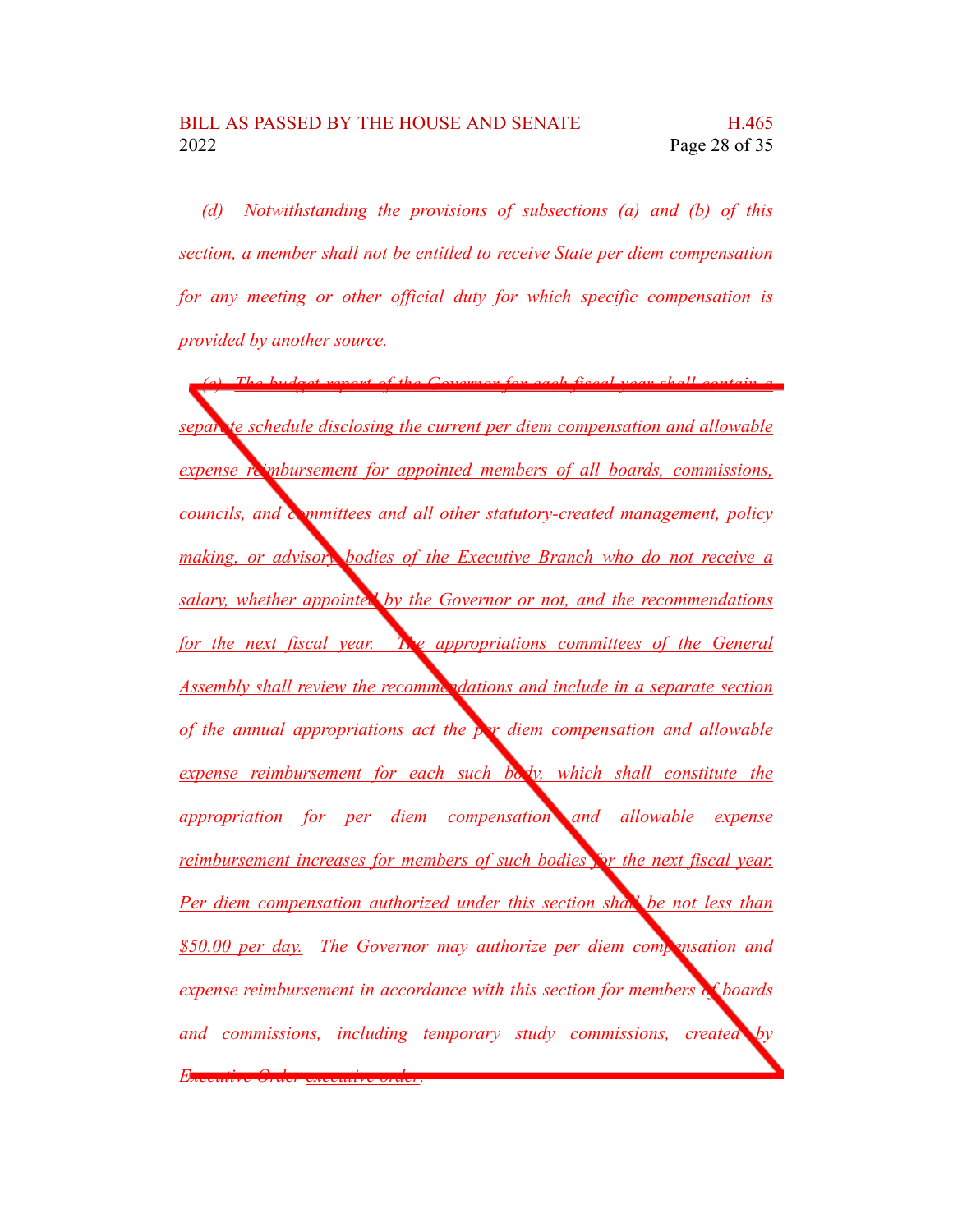*(f) Members of the Parole Board shall be entitled to receive \$100.00 per diem for each day of official duties together with reimbursement of reasonable expenses incurred in the performance of their duties. [Repealed.]*

*(e) Per diem compensation authorized under this section for members of*

 $ds$ , *commissions, councils, and committees and all other management, policymaking, or advisory bodies, including temporary study commissions, of the Executive Branch, whether appointed by the Governor or not, shall be not less than \$50.00 per day and shall be approved pursuant to this subsection.*

*(1) The annual budget report of the Governor submitted to the General Assembly as required by 32 V.S.A. § 306 shall contain a separate schedule, by entity, that provides the per diem compensation rate established for the current fiscal year and the per diem rate proposed for the next fiscal year. This schedule shall also provide, by entity, the total per diem amounts paid and total expenses reimbursed for all members of the entity in the most recently ended fiscal year. Prior to submitting this schedule, the Governor shall consult with each elective officer or State officer who administers per diems that are not funded by the General Fund.*

*(2) In the annual budget documentation submitted to the House and Senate Committees on Appropriations, any agency or department that administers funds for a board, commission, council, and committee and all other management, policymaking, or advisory bodies, including temporary*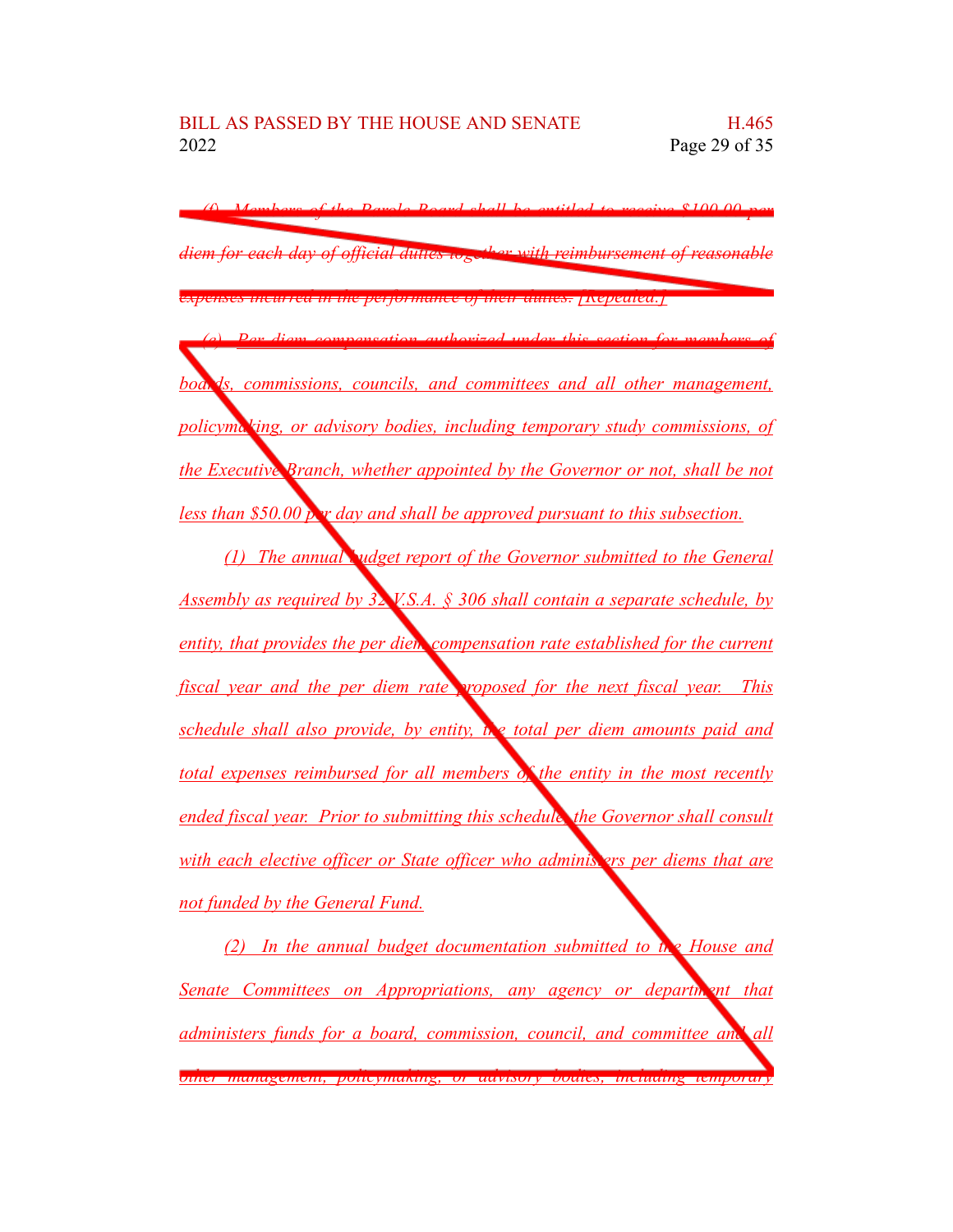*study commissions, shall provide a list of the entities and the current and projected per diem rate and expense reimbursement for each entity. The agency or department shall include within its annual budget documentation the justification for any current or projected per diem rate that is greater than \$50.00, including the justification for authorizing a per diem rate of greater than \$50.00 for a board, commission, council, or committee created by executive order pursuant to subsection (g) of this section.*

*(3) When the General Assembly is not in session, a department or agency may only increase the per diem rate above the level included in their budget submission if approved by the Commissioner of Finance and Management after review of written justification for the per diem rate adjustment.*

*(e) The Governor may authorize per diem compensation and expense reimbursement in accordance with this section for members of boards and commissions, including temporary study commissions, created by Executive Order. Per diem compensation authorized under this section for members of boards, commissions, councils, and committees and all other management, policymaking, or advisory bodies, including temporary study commissions, of the Executive Branch, whether appointed by the Governor or not, shall be not less than \$50.00 per day and shall be approved pursuant to this subsection.*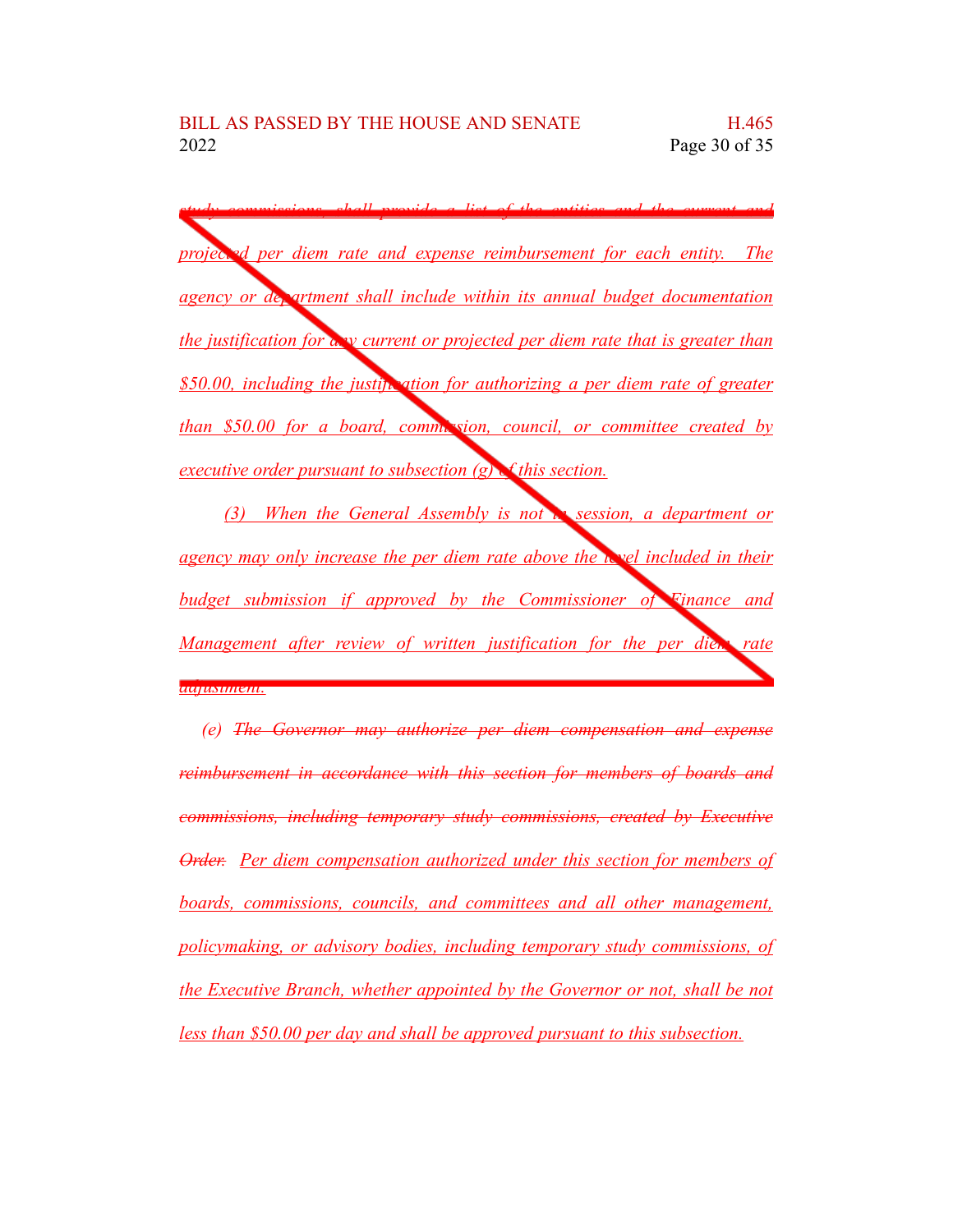*(1) The annual budget report of the Governor submitted to the General Assembly as required by 32 V.S.A. § 306 shall contain a separate schedule, by entity, that provides the per diem compensation rate established for the current fiscal year and the per diem rate proposed for the next fiscal year of any per diem that will be increased from its current fiscal year rate. This schedule shall also provide, by entity, the total per diem amounts paid and total expenses reimbursed for all members of the entity in the most recently ended fiscal year. Prior to submitting this schedule, the Governor shall consult with each elective officer or State officer who administers per diems that are not funded by the General Fund.*

*(2) In the annual budget documentation submitted to the House and Senate Committees on Appropriations, any agency or department that administers funds for a board, commission, council, and committee and all other management, policymaking, or advisory bodies, including temporary study commissions, shall provide a list of the entities and the current and projected per diem rate and expense reimbursement for each entity. The agency or department shall include within its annual budget documentation the justification for any current or projected per diem rate that is greater than \$50.00, including the justification for authorizing a per diem rate of greater than \$50.00 for a board, commission, council, or committee created by executive order pursuant to subsection (g) of this section.*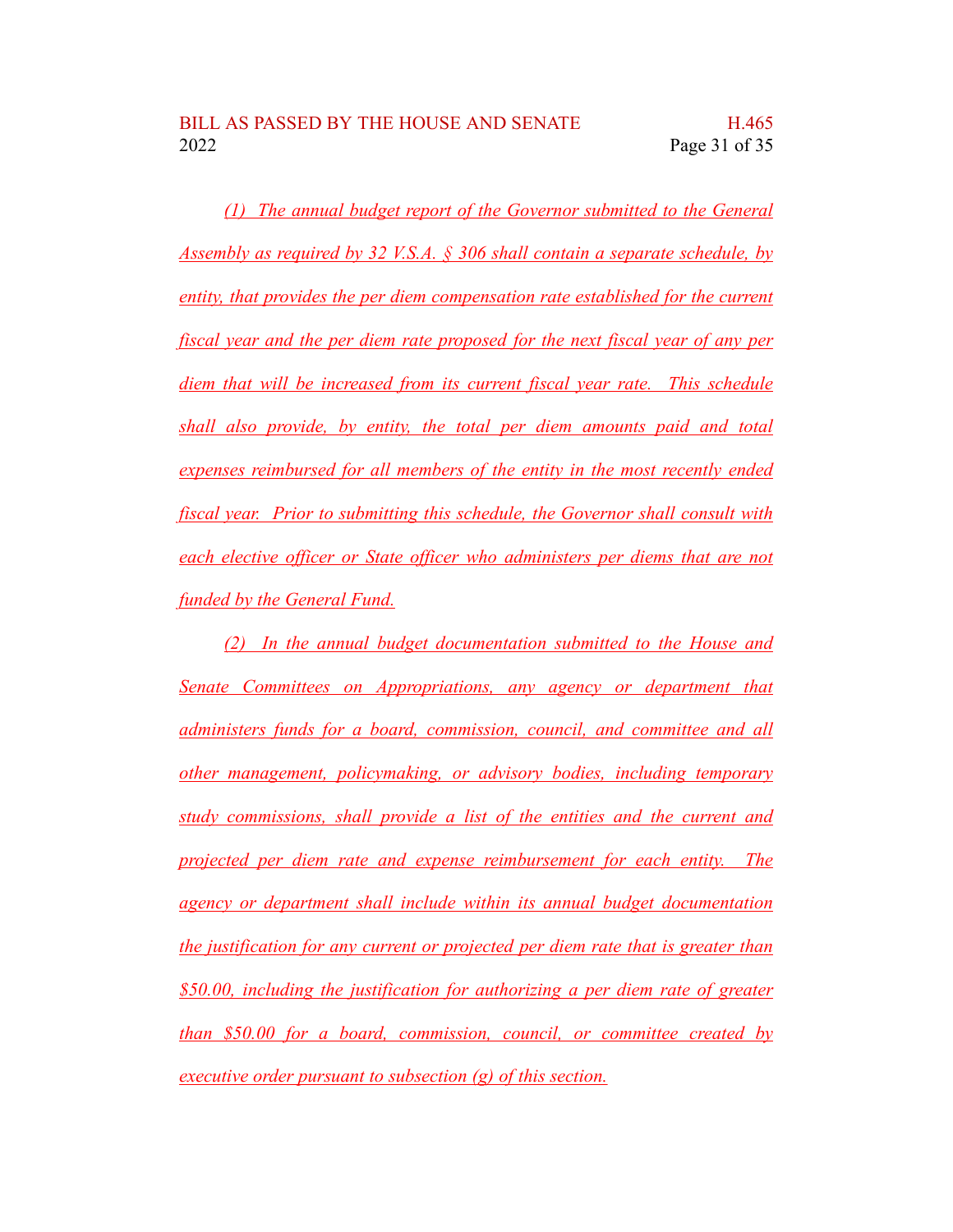*(f) Members of the Parole Board shall be entitled to receive \$100.00 per diem for each day of official duties together with reimbursement of reasonable expenses incurred in the performance of their duties. [Repealed.]*

*(g) The Governor may authorize per diem compensation and expense reimbursement in accordance with this section for members of boards, commissions, councils, and committees and all other management, policymaking, or advisory bodies, including temporary study commissions, created by executive order. Per diems and expense reimbursement authorized under this subsection shall be effective as of the effective date of the executive order but shall subsequently be reviewed and approved pursuant to the approval process of subsection (e) of this section during the next budgetary cycle.*

*\* \* \* Boards and Commissions; Executive Appointments \* \* \* Sec. 9. 3 V.S.A. § 269 is added to read: § 269. BOARDS AND COMMISSIONS; EXECUTIVE APPOINTMENTS (a) When applying for a State board or commission position that is appointed by the Governor or designee, an applicant shall not be required to disclose, or required to authorize the disclosure of, personal financial information as part of the application process unless an applicant's personal financial history is relevant to the applicant's ability to faithfully and*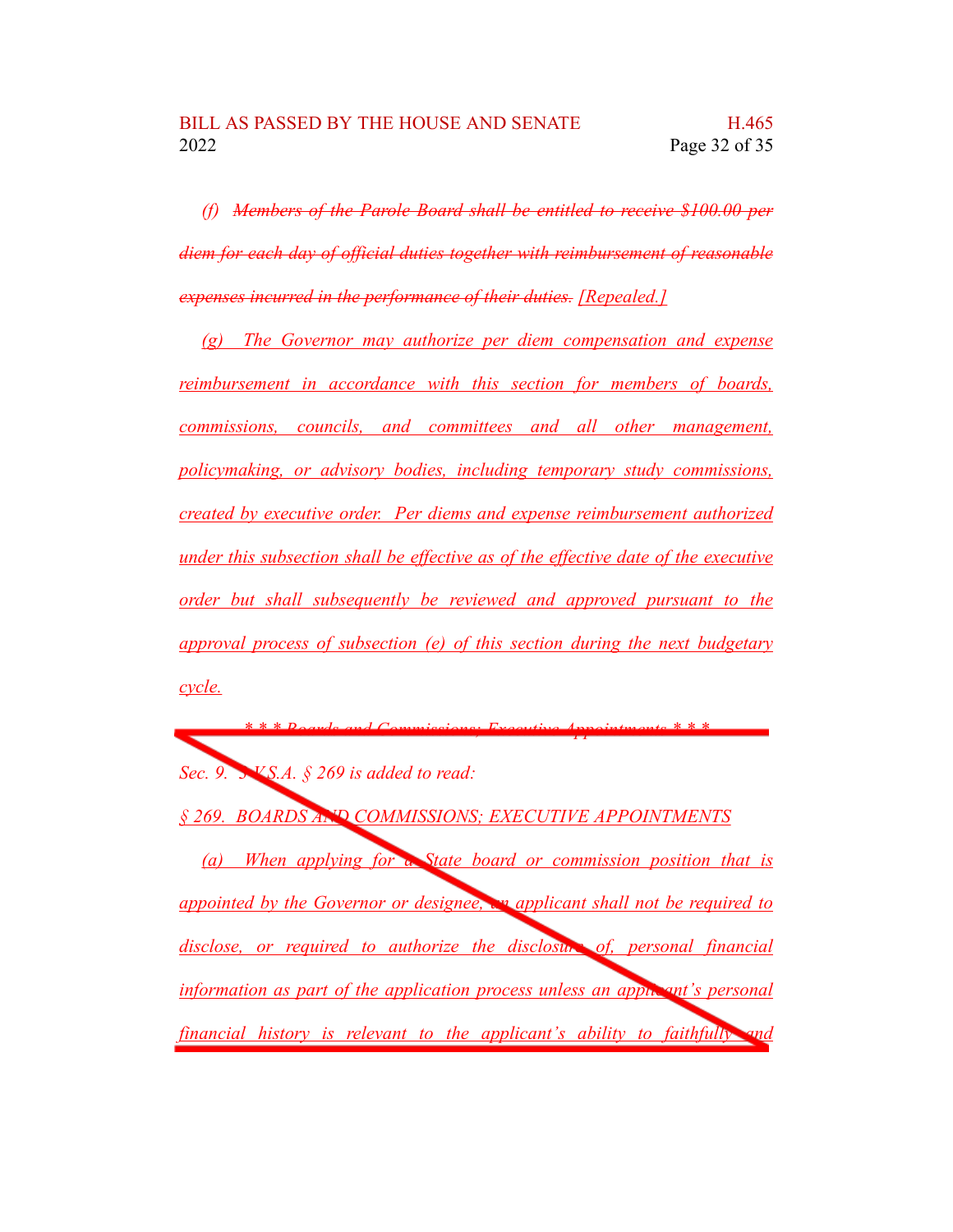*competently perform the fiduciary responsibilities of the State board or commission position. (b) This section shall not bar: (1) requiring the applicant to affirm that the applicant is in compliance <u>with constitutional or code of ethics requirements; or*</u> *(2) requiring the applicant to consent to the Governor's office accessing records that would be necessary to investigate an alleged violation of constitutional or code of ethics requirements. Sec. 10. BOARD AND COMMISSION APPLICATIONS; CRIMINAL RECORDS; PERSONAL FINANCIAL HISTORY; REPORT (a) On or before December 1, 2022, the Office of Boards, Commissions, and Public Service shall report to the House and Senate Committees on Government Operations with a list of: (1) State board or commission positions appointed by the Governor or designee for which personal financial records are relevant to an applicant's ability to perform the fiduciary responsibilities of the position; and (2) State board or commission positions appointed by the Governor or designee for which criminal background checks are relevant to an applicant's ability to perform the duties and responsibilities of the position. (b) As used in this section, "State board or commission" has the same meaning as in 2019 Acts and Resolves No. 61, Sec. 1.*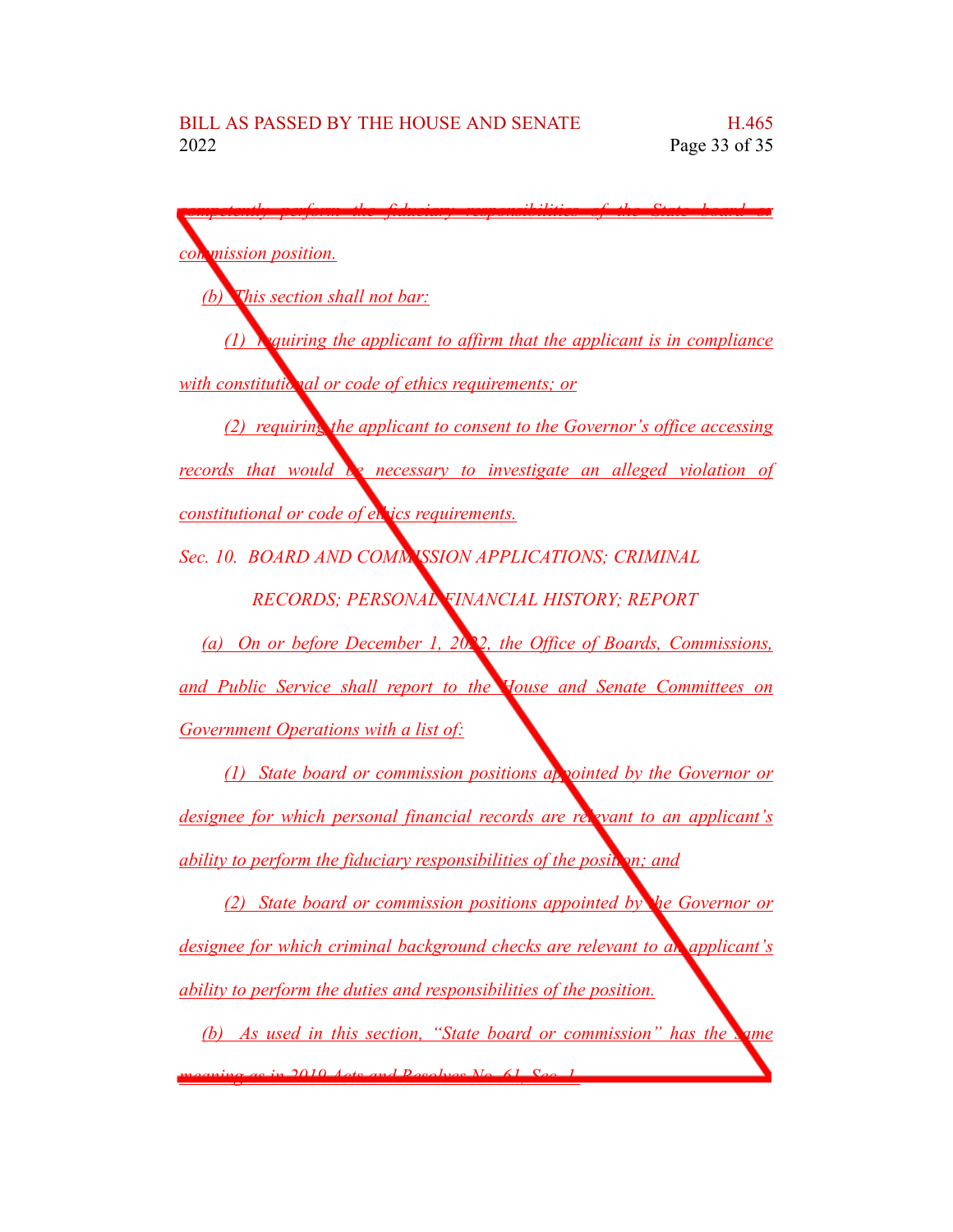| $*$ * $Fffactive$ Data * * *                                                     |
|----------------------------------------------------------------------------------|
| Sec. <b>119.</b> EFFECTIVE DATE                                                  |
| This act shall take effect on July 1, 2025                                       |
| 20 O DEPARTMENT OF FINANCE AND MANAGEMENT: FISCAL                                |
| YEAR 2024; PER DIEM MAXIMUM; REPORT                                              |
| (a) Fisc. <i>Vear 2024.</i> The fiscal year 2024 annual budget report of the     |
| Governor and the Excal year 2024 annual budget documentation submitted by        |
| agencies and department shall include the documentation and information          |
| required in Sec. 8 of this act regarding current and proposed per diem rates for |
| boards, commissions, councils, and con mittees.                                  |
| (b) Report. On or before December 1, 2024, the Department of Finance             |
| and Management shall submit a written report a the House and Senate              |
| Committees on Appropriations and on Government Operations with a                 |
| <u>recommendation on whether to establish a maximum per diem raw for boards,</u> |
| commissions, councils, or committees and any legislative actions necess ary to   |
| ниягия инуотниу ана гушину оррег шен тако истом мае зоverникт.                   |
| Sec. 9. FISCAL YEAR 2024; SUNSET ADVISORY COMMISSION; PER                        |
| DIEM MAXIMUM; REPORT                                                             |

*(a) Fiscal year 2024. The fiscal year 2024 annual budget report of the Governor and the fiscal year 2024 annual budget documentation submitted by agencies and departments shall include the documentation and information*